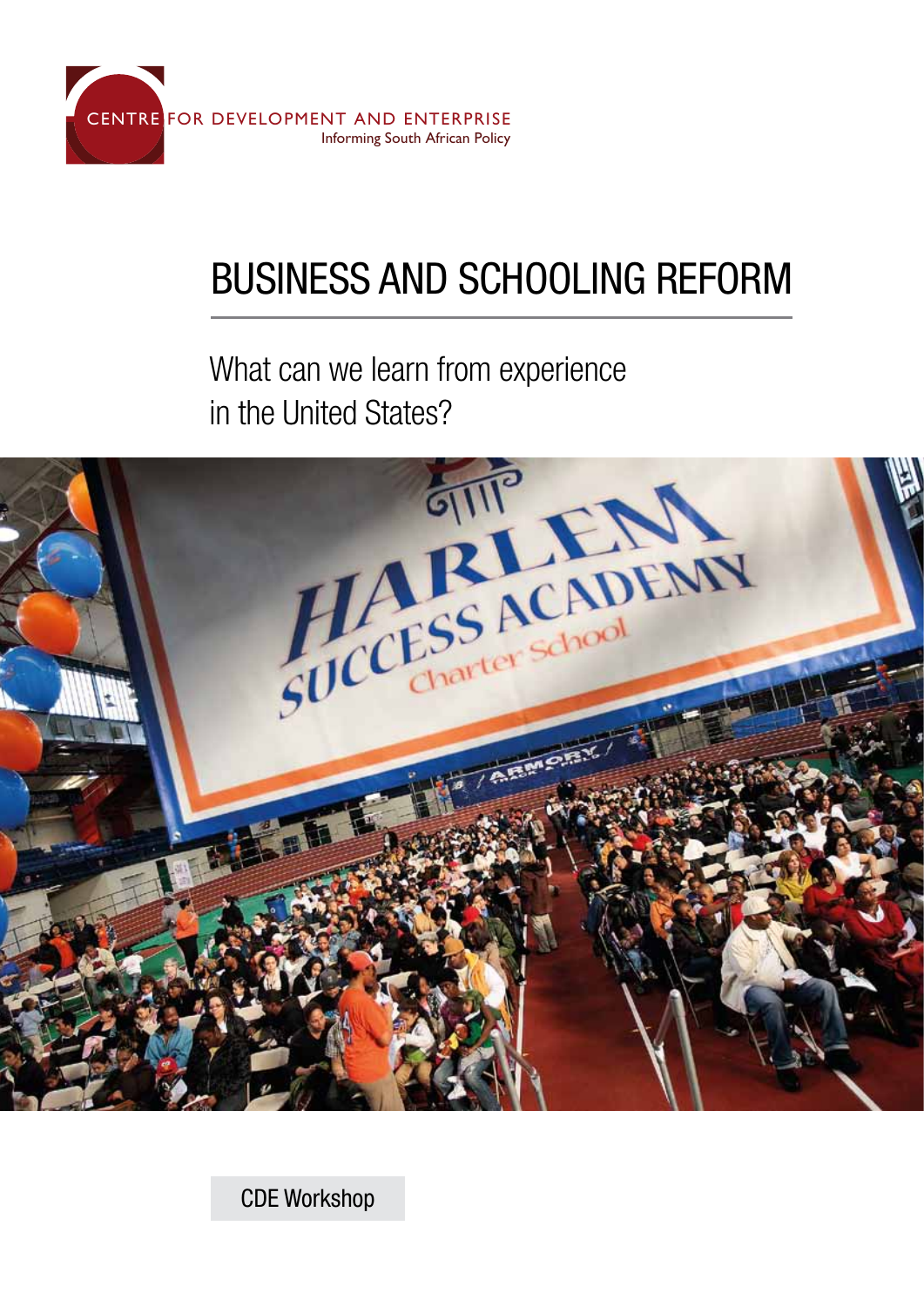The Centre for Development and Enterprise is one of South Africa's leading development think-tanks, focusing on vital national development issues and their relationship to economic growth and democratic consolidation. Through examining South African realities and international experience, CDE formulates practical policy proposals for addressing major social and economic challenges. It has a special interest in the role of business and markets in development.

This publication, and the workshop on which it is based, have been funded by the Epoch and Optima Trusts.





Cover: Parents, children, and relatives wait for the results of a lottery determining access to Harlem Success Academies in New York City, April 2009. Thousands of families applied for 475 vacancies. Students not chosen were put on waiting lists. Harlem Success Academies are among 115 charter schools operating in the state of New York, more than half of them in New York City, with 30 more approved to open in the next 18 months.

Chris Hondros/Getty Images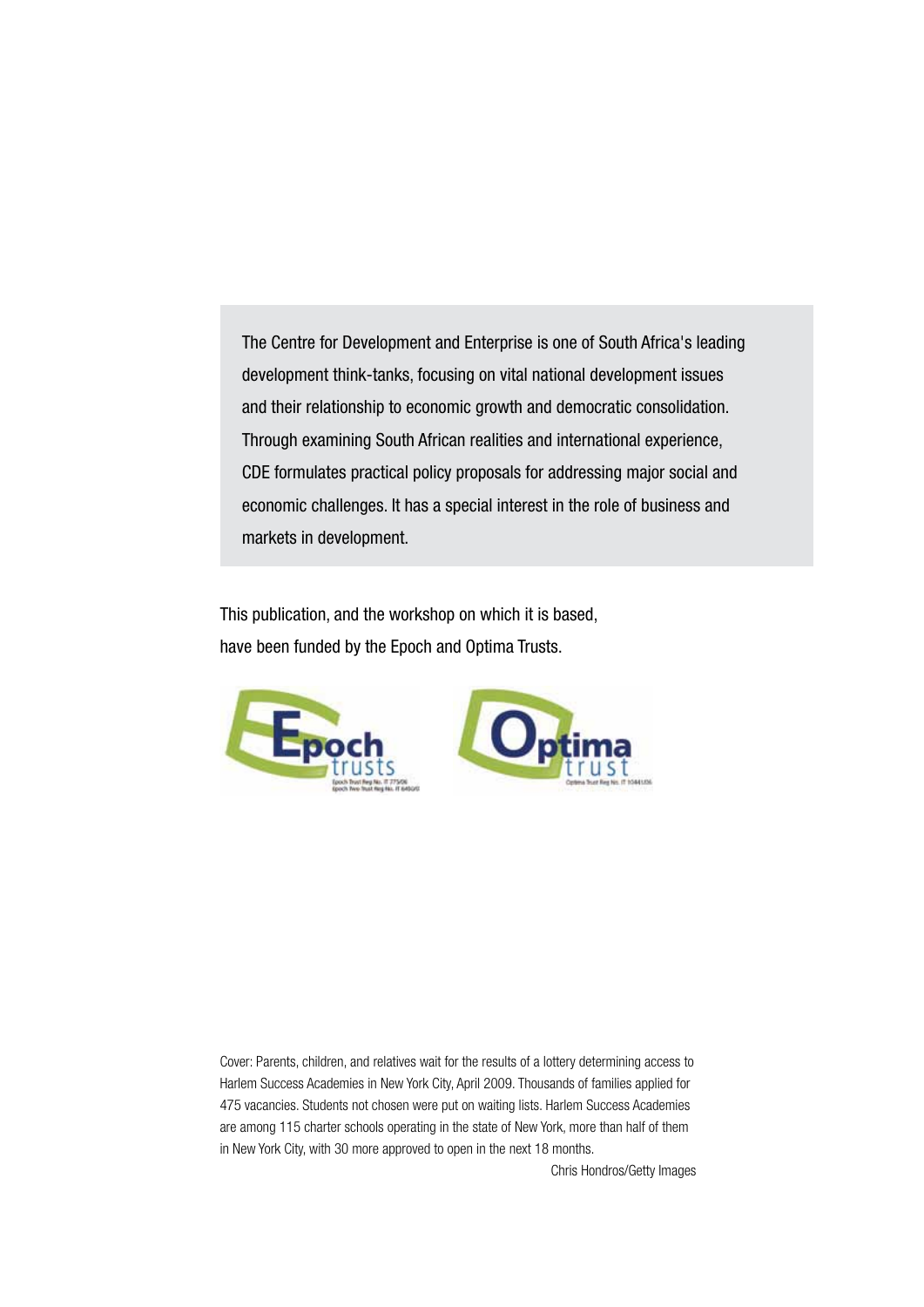

# Business and schooling reform

What can we learn from experience in the United States?

Edited proceedings of a workshop held in Washington, DC, on 4 and 5 December 2008

CDE Workshop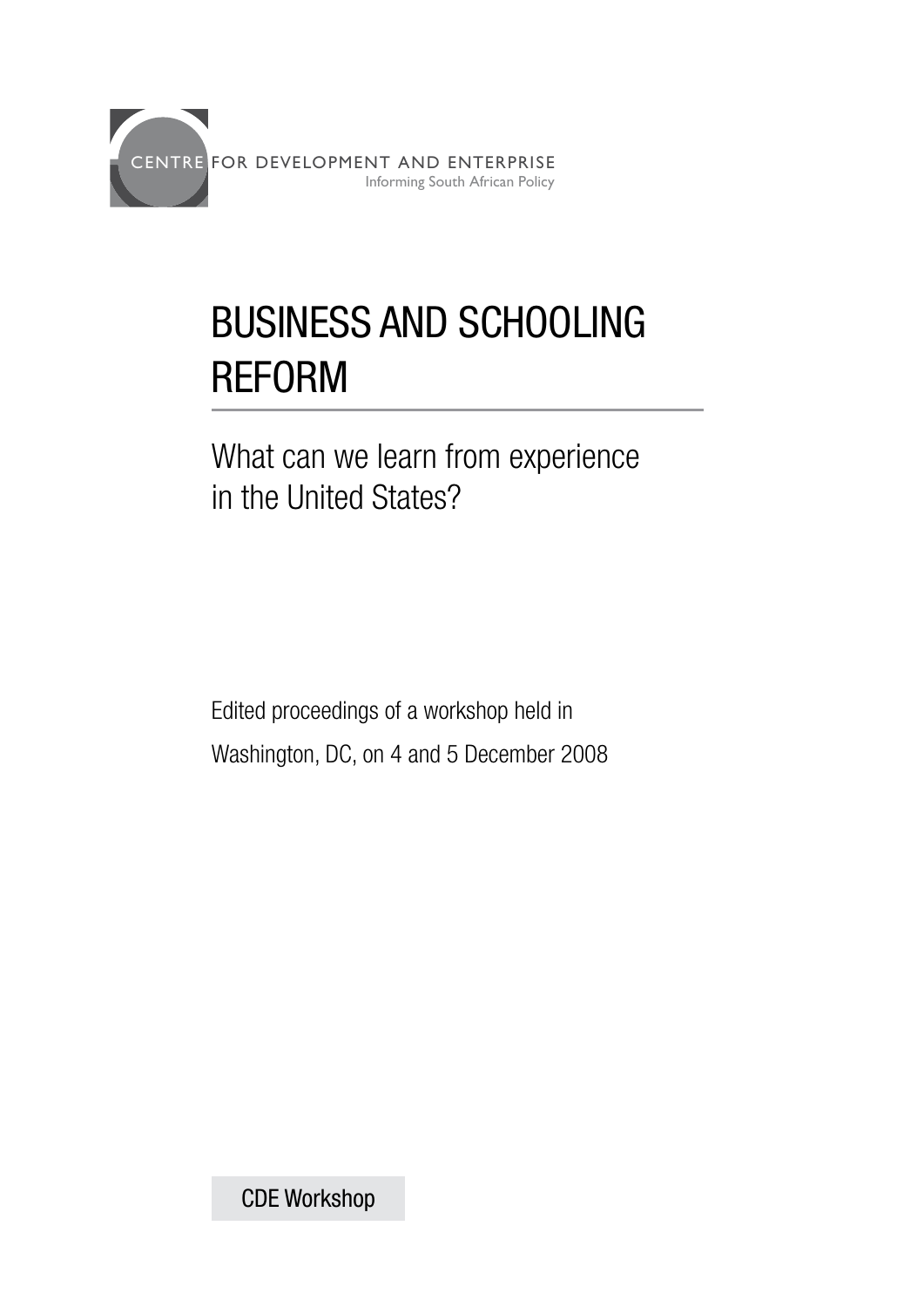#### Series editor: Ann Bernstein

This publication summarises the proceedings of a workshop held in Washington, DC, in December 2008. A longer version is available from CDE. This summary was written by Tessa Yeowart, Charles Simkins, Riaan de Villiers, and Ann Bernstein. The workshop was conceptualised by Ann Bernstein and Luis Crouch.

Published in September 2009 by

The Centre for Development and Enterprise Transmedit Place, 5 Eton Road, Parktown, Johannesburg 2193, South Africa PO Box 1936, Johannesburg 2000, South Africa Tel +2711 482 5140 • Fax +2711 482 5089 info@cde.org.za • www.cde.org.za

© The Centre for Development and Enterprise

All rights reserved. This publication may not be reproduced, stored, or transmitted without the express permission of the copyright holder. It may be quoted and short extracts used, provided the source is fully acknowledged.

ISBN: 978-0-9814296-2-5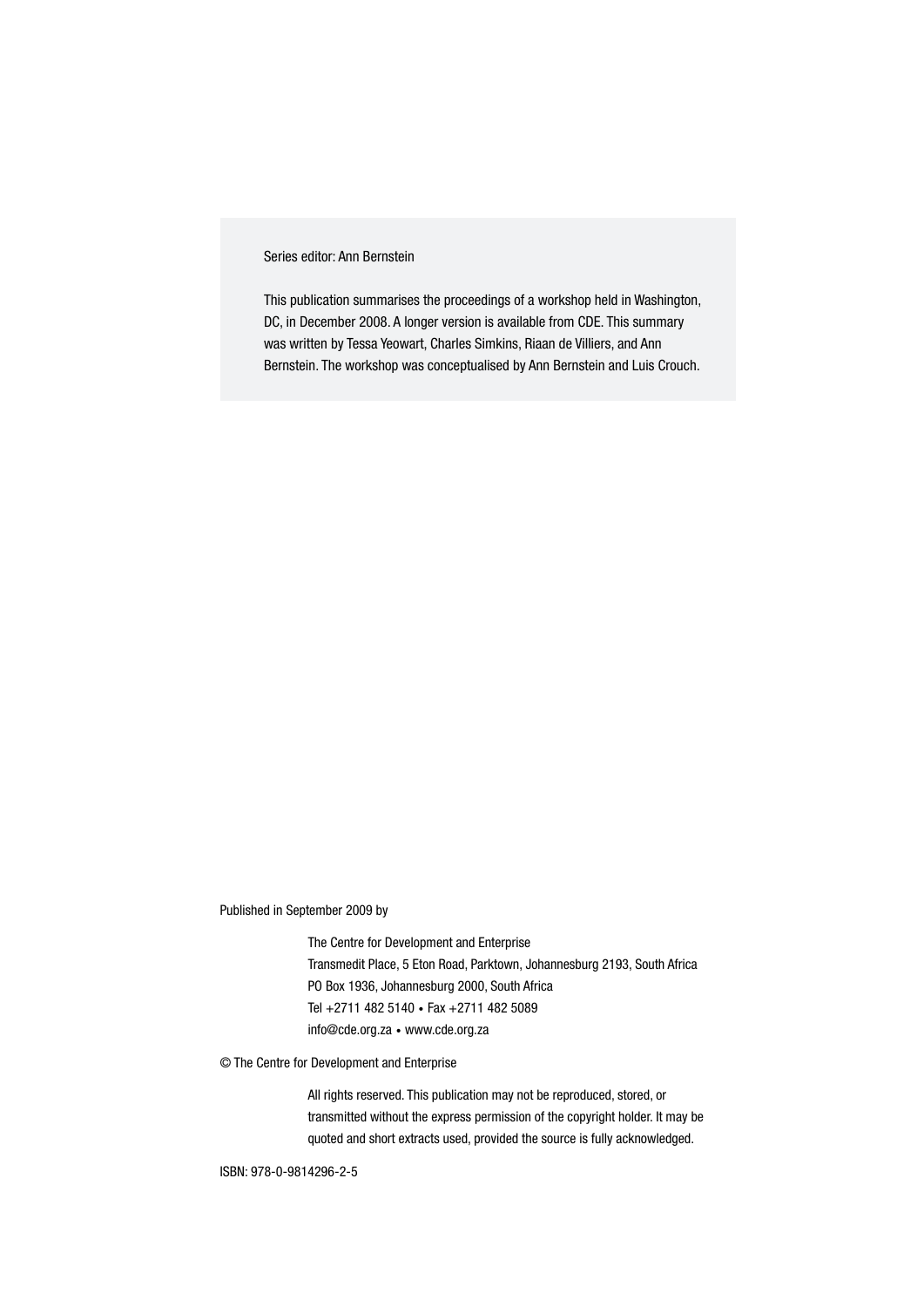# **Contents**

| <b>EXECUTIVE SUMMARY</b>                                                           | 4  |
|------------------------------------------------------------------------------------|----|
| American experts                                                                   | 7  |
| South African participants                                                         | 8  |
| About this publication                                                             | 9  |
| Introductory remarks                                                               | 10 |
| <b>BUSINESS AND ADVOCACY</b>                                                       |    |
| The US Chamber of Commerce and education reform                                    | 12 |
| How the Fordham Institute helps to make reform happen                              | 16 |
| Achieve Inc – combining advocacy, research, and support                            | 18 |
| The Committee for Economic Development                                             | 20 |
| The Public Education Network                                                       | 22 |
| THE CHALLENGE OF EFFECTIVE INTERVENTION                                            |    |
| Buckets into the sea: why philanthropy isn't changing schools,<br>and how it could | 26 |
| ExxonMobil: from pilot projects to national programmes                             | 26 |
| Intel's focus on collaboration and advocacy                                        | 29 |
| Microsoft as a partner in international initiatives for education reform           | 31 |
| <b>LESSONS AND STRATEGIES</b>                                                      |    |
| Key insights from the workshop                                                     | 34 |
| References                                                                         | 39 |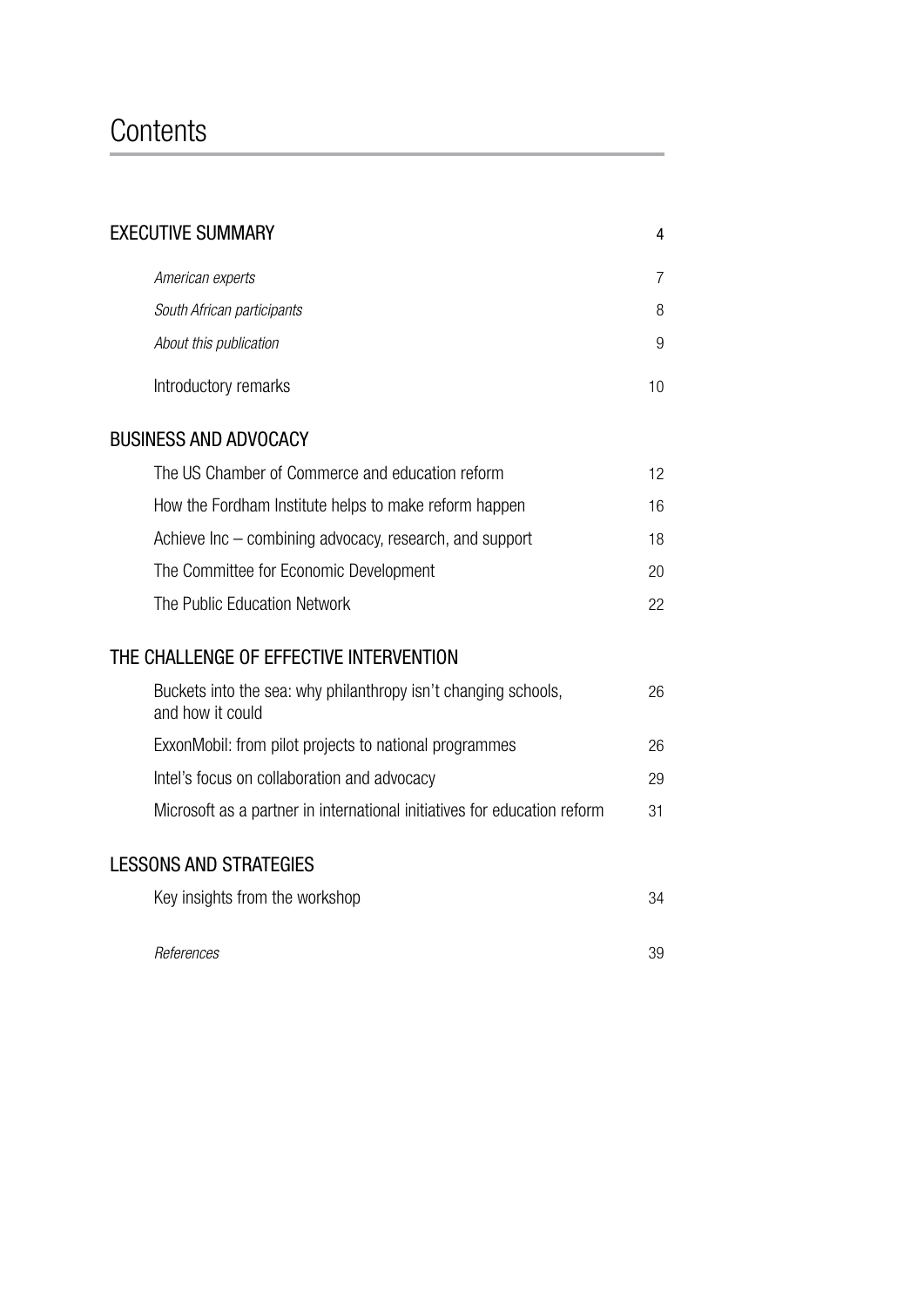## Executive summary

In December 2008 CDE hosted a workshop on the role of business in schooling reform in the United States. Held in Washington, DC, it was addressed by business leaders, corporate representatives, members of business organisations, and representatives of think-tanks and non-profit organisations involved in education reform. These representatives and experts engaged with a small group of South Africans.

South African business spends a great deal of time and money on education projects. While this generous and valuable contribution has resulted in many excellent projects, it has not improved the education system as a whole. Compared to government expenditure on education, the resources commanded by companies and foundations are minuscule. The country needs good ideas to help focus the allocation of private funding, so that it has the best chance of positively influencing the education system.

The purpose of this workshop was to establish what the South African business sector could learn from the United States and the experience of companies and business funded approaches to system-wide reform.

The South African schooling system is struggling. Learners perform very badly in international tests in mathematics, science, and functional literacy, and lag years behind intended outcomes. The system is also wasteful, because many who enter it drop out, or fail to find jobs. Developing countries that are poorer than South Africa and with lower expenditure as a share of GDP on education perform substantially better, which clearly signals the poor return on South Africa's massive social investment.

The South African education system is large and complex. More than 12 million learners are enrolled at more than 30 000 schools in some 70 school districts in nine provinces. The system is populated by some 385 000 educators. There are huge differences within and among provinces, districts, and schools. All of South Africa's socioeconomic inequality is reflected in the diverse backgrounds of learners. While teachers are distributed far more equally than 15 years ago, many schools have seen little or no improvement in infrastructure over the same period. Also, time on task is still much worse in schools that cater for learners from disadvantaged backgrounds.

#### Key insights

The United States is a very large country which also has an enormous and complicated educational system. It also falls short of producing the volume of skilled people needed to ensure that the country remains globally competitive. Businesses in the United States have attempted to address the challenges posed by their system. Key insights and ideas derived from the American experiences are as follows:

#### • A drop in the ocean

Private sector entities in the United States spend a great deal of money on educational initiatives, but this is still less than half of one percent of all public expenditure. Therefore, the most effective way to spend private dollars is to try to influence the future spending of public dollars. South African private funding, which is also tiny compared to state funding, should heed this insight.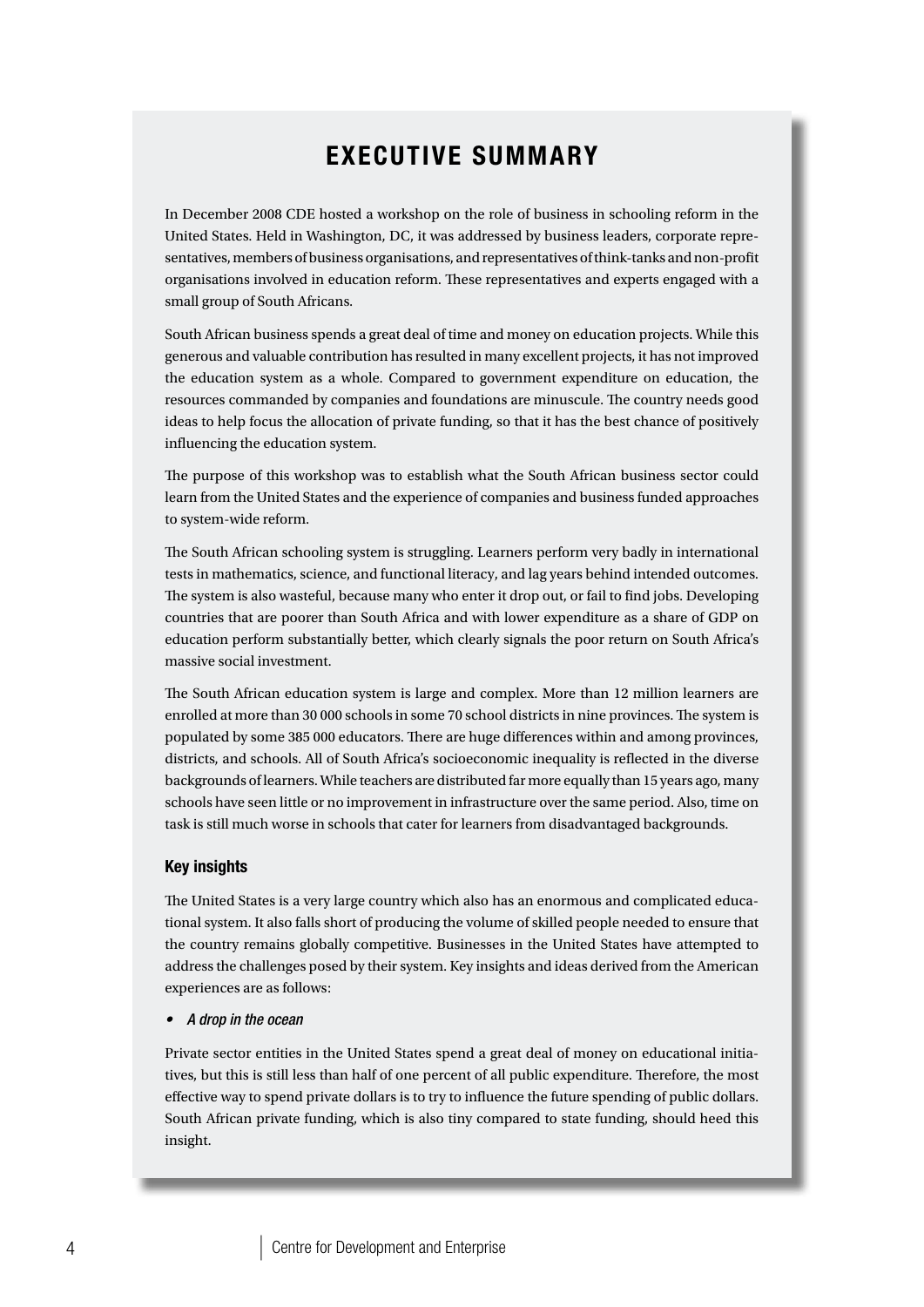#### • Advocacy by business leaders makes a large impact

The impact of business leaders (individually and collectively) advocating reform can significantly exceed the value of a project grant. CEOs of major corporations have excellent access to the media, and their public statements on education and involvement in reform-oriented nonprofit organisations and specialist commissions can powerfully influence reform.

#### The value of research

Finding out what works in education is much cheaper than making it work. Moreover, identifying the obstacles to the effective use of public money can contribute greatly to its better future use. Because the challenges presented by the education system are persistent and chronic, any intervention needs to be strategically planned and systemically implemented. For these and other reasons, supporting appropriate research can be a very effective way to influence policy.

#### • Investing in non-profit organisations can sometimes be better than investing directly

Private donors often prefer supporting specific initiatives in particular schools or systems. However, it is often better to invest in the work of appropriate non-profit organisations with an educational focus, including research-oriented advocacy organisations, rather than directly undertaking free-standing projects.

#### • Think systemically, and act collectively for the longer term

A large, complicated system such as a national educational system will not respond well to local, short-term, and poorly co-ordinated interventions. Reform initiatives need to engage with the system at all levels, and in a coherent, co-ordinated, and consistent way. Once appropriate priorities have been identified, companies and foundations should work together to maximise the impact of their efforts.

#### Buying something can be less helpful than figuring out why the state did not

Many of the items supplied by companies and foundations, including technology and staff development, could be purchased with public money, but are not, for political and bureaucratic reasons. Identifying the obstacles and facilitating their removal can be more effective than covering the shortfall in a few specific cases.

#### • Replicating and scaling up good initiatives

Companies need to focus less on experimental projects and new ideas and more on taking proven ideas to more sites, and using their examples as models when advocating policy change. It is often better for business to help government take proven ideas to scale, because, regardless of how much business spends, government will always spend far more.

#### **Reform is not easy**

Education policy and reform are potentially controversial, and corporate leaders are often reluctant to be seen to be publicly criticising education systems, schools, or the teaching profession. Working for systemic change often takes longer than many businesses can wait, and it is difficult to show outcomes attributable in a fiscal quarter or year. The process tends to be intensive, and the outcomes uncertain. This confirms the value of working with and supporting independent organisations dedicated to promote systemic change in education, and establishing networks of business leaders interested in education reform to facilitate mutual support and learning.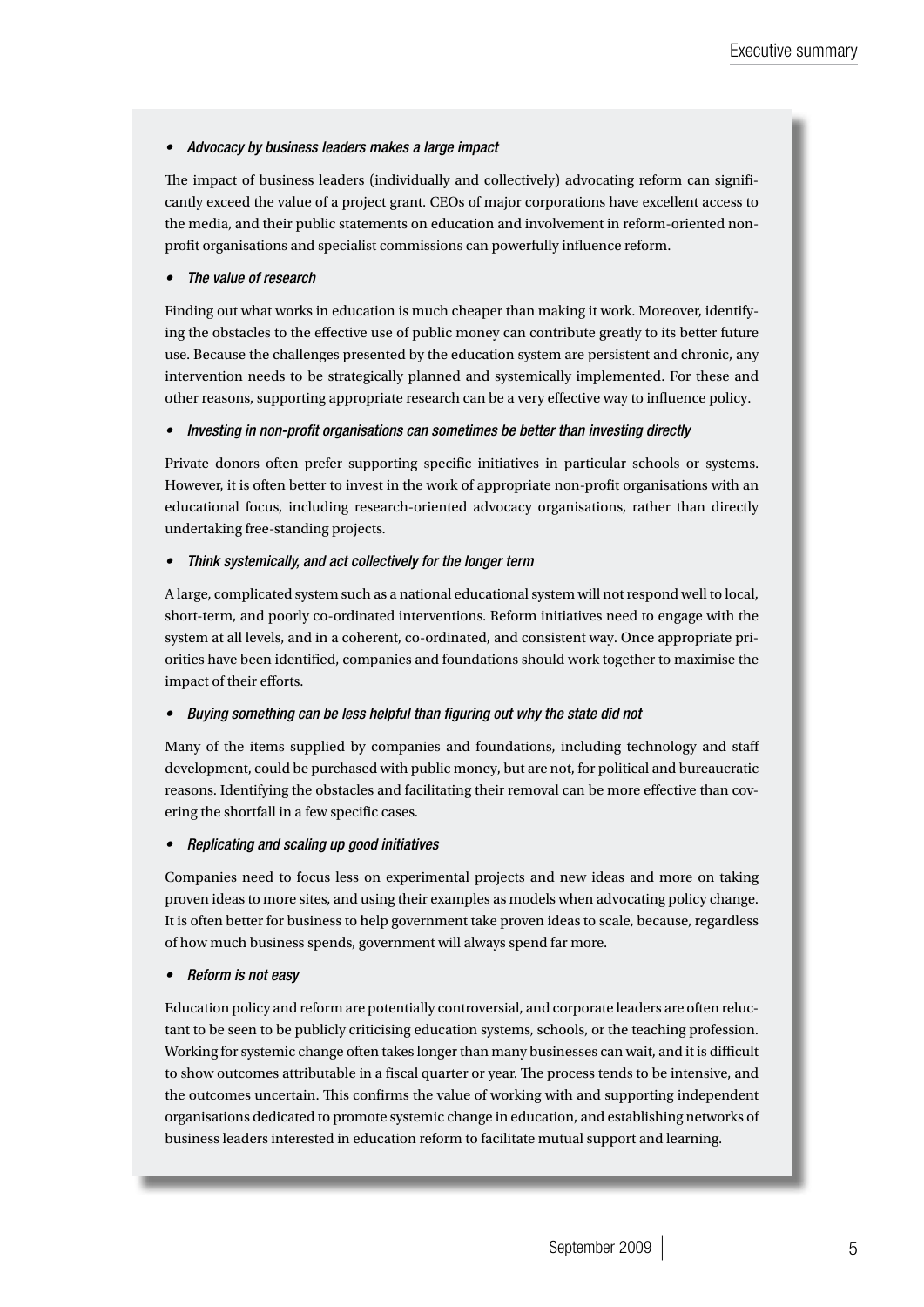#### Key strategies

Some key strategies for increasing the efficacy of corporate investment in education are:

- • **Leveraging assets and expertise**: Businesses can make an impact beyond the infusion of money by sharing its skills and expertise.
- • **Establishing focused goals, and measuring results**: Good independent data enables improvement and accountability for results.
- • **Work to facilitate better teaching**: This can include helping improve processes for recruiting and rewarding teachers, as well as developing existing and new teachers.
- • **Focused support for well-chosen innovations** that take on risks which public funding would probably avoid, and which, if successful, could be scaled up.

#### Some success stories

Among many examples of successful initiatives by the American business sector from which private interests in South Africa could learn, two stand out:

Achieve Inc is a national initiative founded in 1997 by 50 state governors and business leaders to improve public education. It is funded by major companies, governed in public--private collaboration, and sells some services to individual states. It does ground-breaking work in benchmarking, setting standards, and facilitating greater accountability. It also helps to align educational standards with market needs, and provides high-quality supplementary teaching materials for key subjects, including mathematics.

The National Maths and Science Initiative (NMSI) was set up with a large grant from Exxon-Mobil. The NMSI takes tried and tested initiatives to scale, with the aim of improving maths and science results from kindergarten through to university level. Among the projects it supports are programmes for higher-level instruction to talented high school learners, and teacher preparation programmes. The CEO of the NMSI has identified institutional barriers to scaling up successful programmes as the main obstacle to improved educational performance, and has partly blamed private sector preference for endless individual projects for encouraging this. The NMSI is committed to avoiding this mistake.

#### Conclusion

The generosity of South African companies which are willing to spend significant amounts of after-tax money on improving education needs to be recognised. However, how that money is spent needs to be recalibrated in the light of our own experiences, and the lessons we can learn from elsewhere on adopting a more strategic approach to schooling reform.

Non-state money is a precious resource. It needs to be used in the most effective way possible to improve the South African schooling system, so that much larger numbers of students get a decent education and can go on to have individually rewarding careers that will contribute to their communities as well as to the national economy. South Africa's success depends on this happening as fast as possible.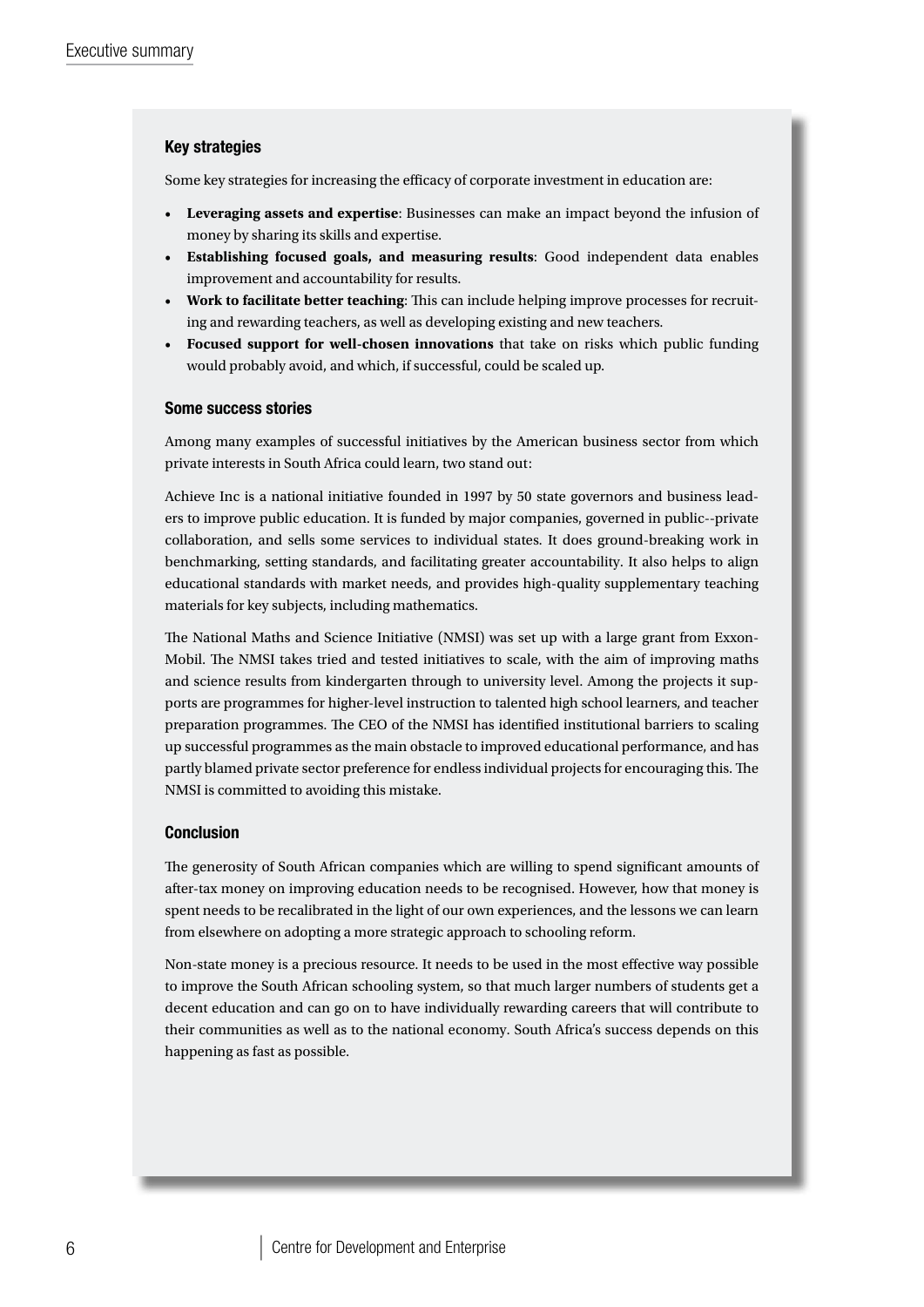# American experts

**Amanda Broun** is senior vice-president of the Public Education Network (PEN), based in Washington, DC. PEN is the largest American network of local education funds, nonprofit organisations aimed at creating change in public schools.

**Luis Crouch** is a vice-president of the International Development Group (IDG) of the Research Triangle Institute (RTI), focusing on education, and a former lead education economist at the World Bank. He has been a technical advisor to South Africa's national Department of Education for many years, and has worked in more than 15 countries in the developing world.

**Matt Gandal** is executive vice-president of Achieve Inc, based in Washington, DC. He helps shape the organisation's national agenda, and has extensive experience of reviewing academic standards and education policies in the United States and abroad.

**Jay Greene** is a senior fellow at the Manhattan Institute, and head of the Department of Education Reform at the University of Arkansas.

**Corey Griffin** is director of international development aid at Microsoft. He works with development agencies around the world through public-private partnerships.

**Charles Kolb** is president of the Committee for Economic Development (CED) in Washington, DC. The CED is an independent nonpartisan organisation of more than 200 business and education leaders dedicated to economic and social policy research.

**Lydia Logan** is executive director of the Institute for a Competitive Workforce (ICW) in Washington, DC. The ICW promotes education reform and is affiliated to the US Chamber of Commerce.

**Gerald McElvy** is president of the ExxonMobil Foundation and deputy manager, public affairs, of the ExxonMobil Corporation.

**Mike Petrilli** is vice-president for national programs and policy of the Thomas B Fordham Institute, a non-profit think-tank dedicated to advancing educational excellence. It has offices in Ohio and Washington, DC.

**Robert Richardson** is east coast education manager of the Intel Corporation. He works with K-12 schools and universities towards improvements in maths, science, and engineering, particularly by women and under-represented minorities.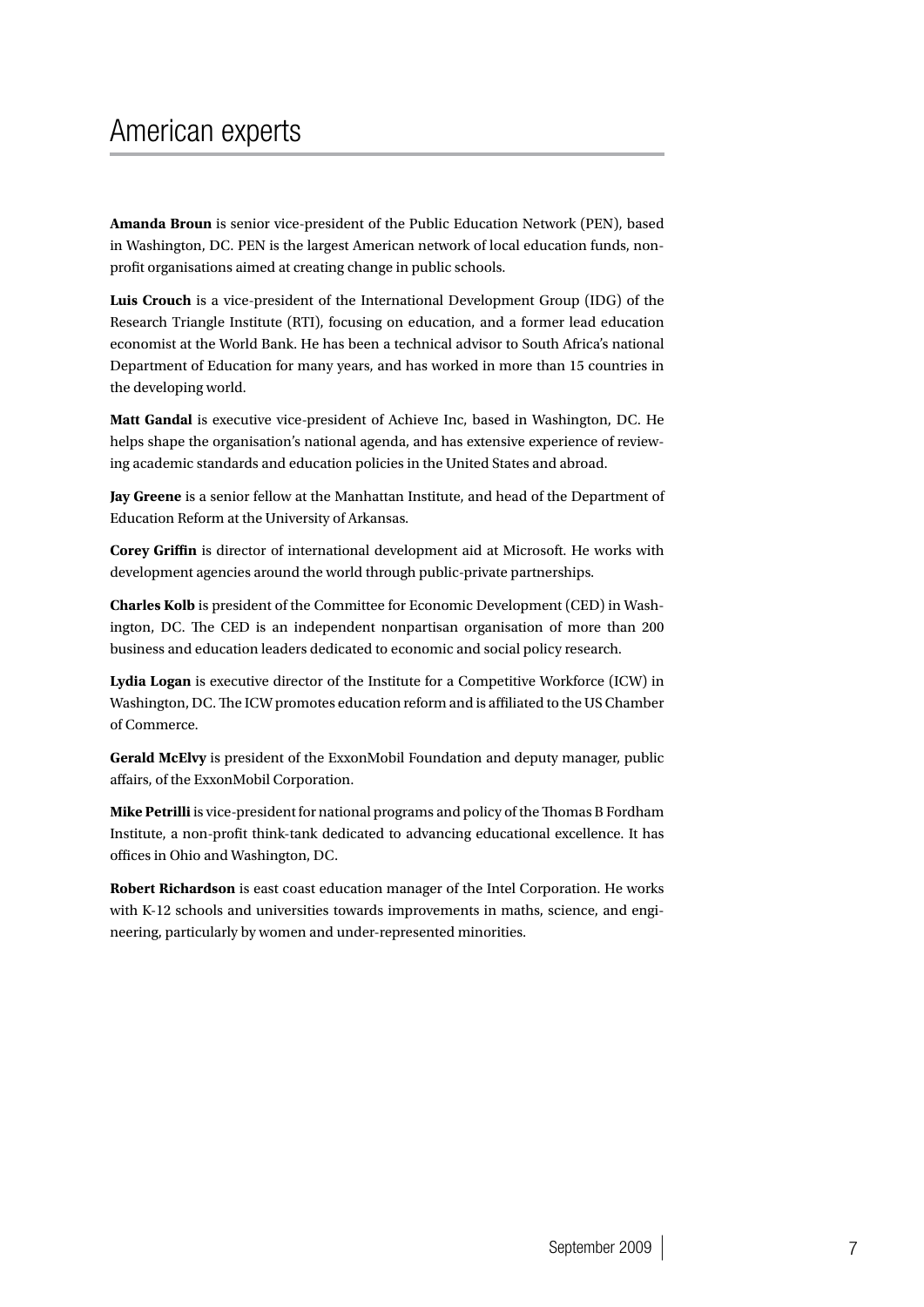# South African participants

**Ann Bernstein**, executive director, Centre for Development and Enterprise. **Gail Campbell**, chief executive officer, Zenex Foundation. **Tsedi Dipholo**, vice president: education, South African Democratic Teacher's Union (SADTU). **Brian Figaji**, board member, Centre for Development and Enterprise. **Mpho Letlape**, managing director: human resources, Eskom. **Nomsa Masuku**, head: corporate social investment, Standard Bank. **Lerato Molebatsi**, head: group public affairs and corporate social investment, Sanlam. **Sarah Morrison**, manager education sector, Tshikululu Social Investments. **Edward Mosuwe**, chief director: FET schools, Department of Education. **Charles Simkins**, head of the School of Commerce, Philosophy and Applied Ethics, St Augustine University. **Lydia van den Bergh**, general manager, Centre for Development and Enterprise. **Marietjie Vosloo**, project manager, Sasol Inzalo Education Foundation. **Tessa Yeowart**, education project manager, Centre for Development and Enterprise.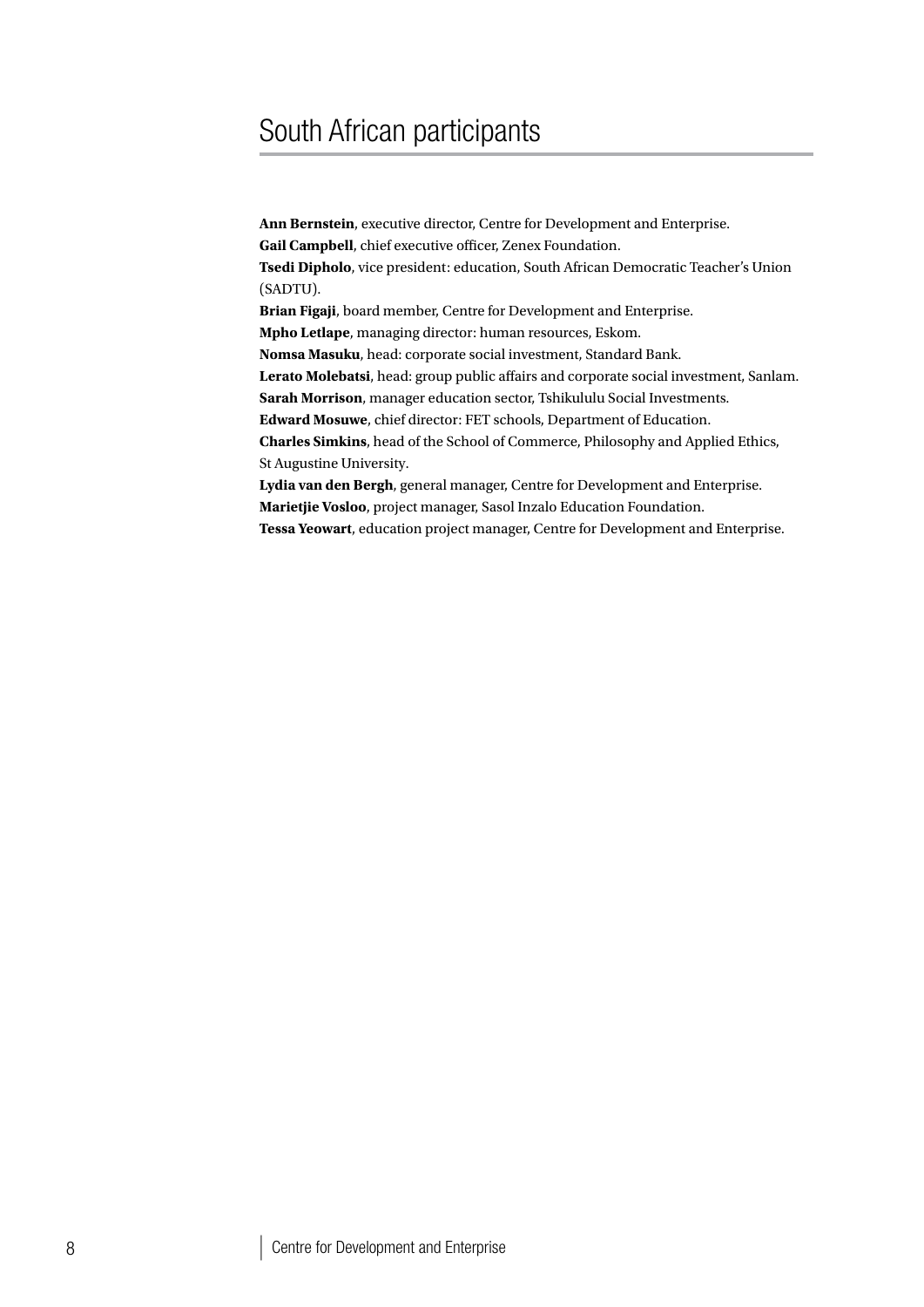$\prod_{i=1}^N \text{DECEMBER 2008 CDE} \text{Rosted a workshop on the role of business in schooling reform}$  <br> In the United States. Held in Washington, DC, it was addressed by business leaders, TN DECEMBER 2008 CDE hosted a workshop on the role of business in schooling reform corporate representatives, members of business organisations, and representatives of think-tanks and non-profit organisations involved in education reform. These representatives and experts engaged with a small group of South Africans.

South African business spends a great deal of time and hundreds of millions of rand every year on education projects. This is a precious national resource of money, time, and commitment. And yet all this effort has had little impact on improving the quality of the South African education system as a whole. The purpose of the workshop was to 'think outside the box' and see what South Africa can learn from the experience in the United States.

The literature on the role of companies or business-funded organisations in education reform is sparse, and few conferences or workshops have been held about the role of business in the systemic reform of schooling systems.

This publication is aimed at recording the wealth of experience and lessons learnt in the United States presented to the workshop, and making this available to a broader audience.

The workshop summarised in this publication was one of two workshops about education reform held by CDE in Washington, DC, in December 2008. The first workshop dealt with international experiences of schooling reform, and was also aimed at informing efforts to reform the South African education system.

This publication and a companion publication – entitled International Best Practice in Schooling Reform: What Can South Africa Learn from Other Countries? – present the key lessons that emanated from both workshops in a compact format. Longer versions of the proceedings are available from CDE, and can also be downloaded from www.cde.org.za.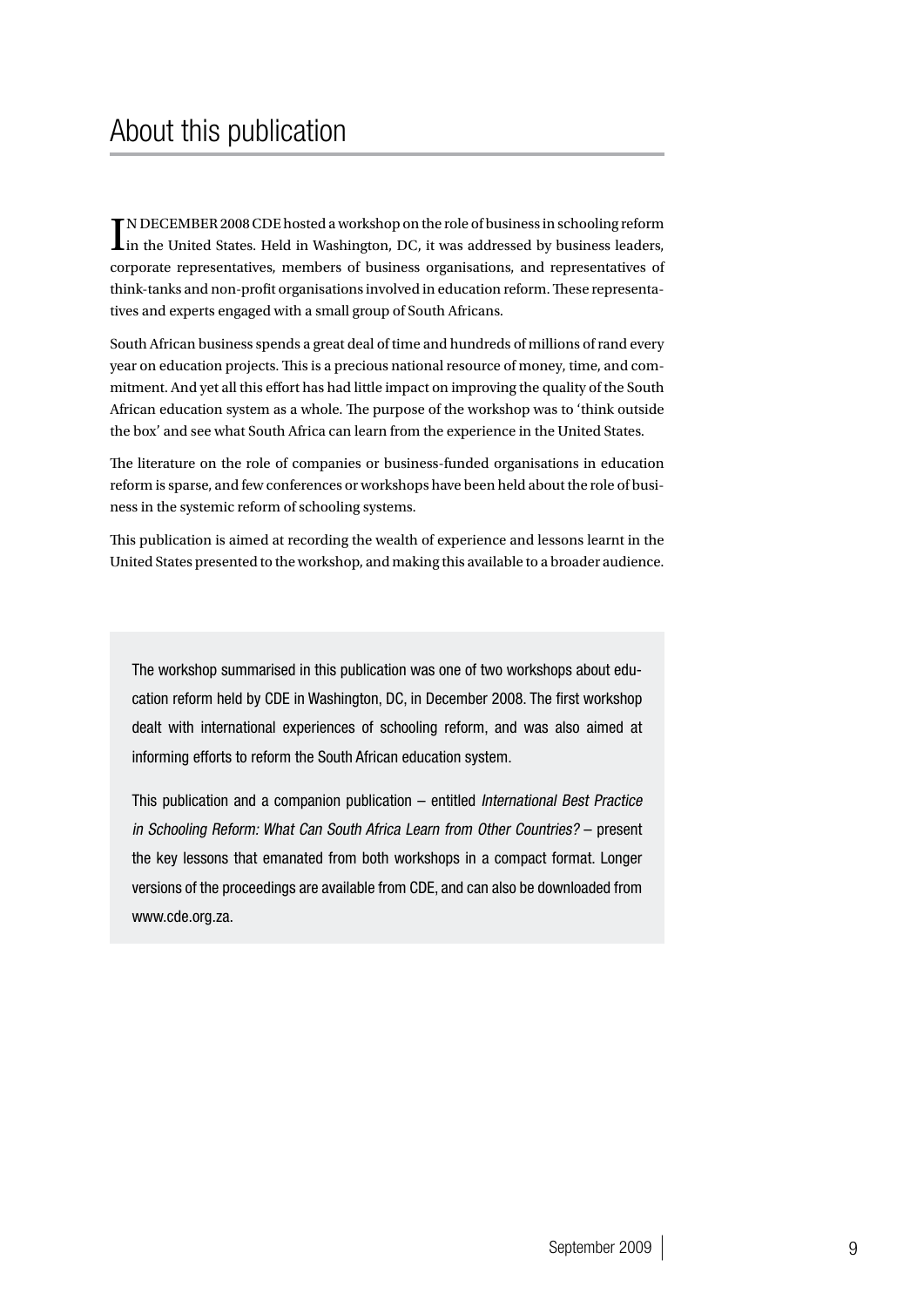# Introductory remarks

*Ann Bernstein is executive director of the Centre for Development and Enterprise.*

TDE ARRANGED THIS workshop because of its concern about the quality of South African education, and its desire to learn more about business support for schooling reform in other countries. Our intention was to gather information and ideas that could inform attempts to improve the South African schooling system, and specifically help to sharpen the contribution of South African companies and business-funded organisations to systemic reform.

A broad spectrum of experts was invited to talk about corporate support for schooling reform in the United States. They presented perspectives on the efforts and contributions of a range of business organisations, ranging in scale from cities to entire national systems. Many of the initiatives and organisations are pioneering work designed to have a strategic impact on the large, diverse, and decentralised schooling system in the United States. Although South Africa is a very different country, there are important lessons to be learnt and ideas to be explored arising from the mainly American experiences presented at our workshop.

How companies can most effectively use their resources and influence to assist in changing the quality of schooling for the majority of South Africans is a difficult challenge.

The presentations covered a wide terrain, reflecting varied and sometimes contradictory approaches. However, they were rich in content, and produced many challenging ideas.

Despite their differences, almost all the experts agreed on two things. The first is that business has the most impact when it raises national awareness of the nature and scope of challenges in education coupled with constructive proposals for reform. Secondly, business involvement in project activity needs to be strategic, and designed to take successful initiatives or experiments to scale.

In what follows we have combined the presentations by the American experts with their responses to questions raised by the South African participants.

How companies can most effectively use their resources and influence to assist in changing the quality of schooling for the majority of South Africans is a difficult challenge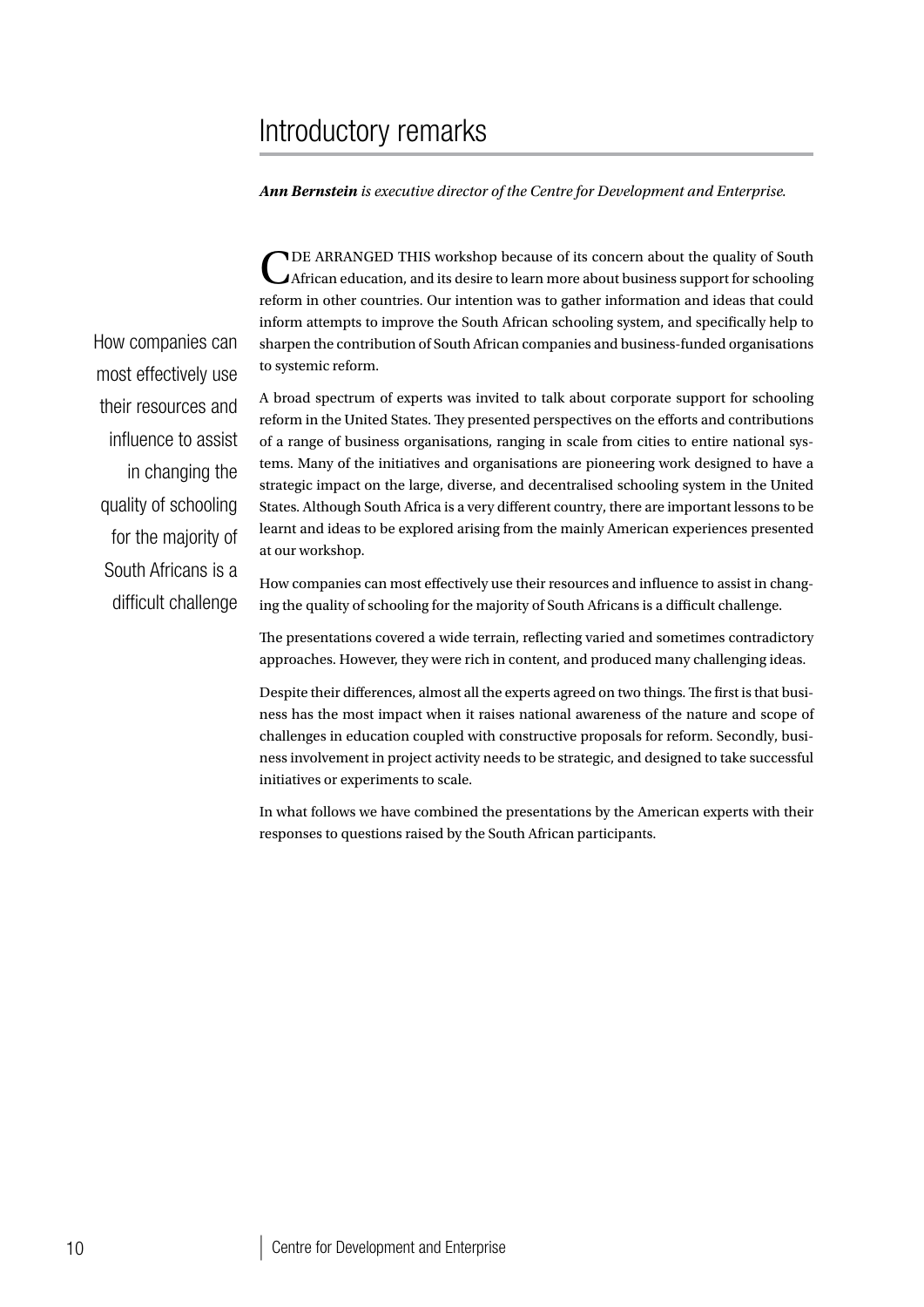# BUSINESS AND ADVOCACY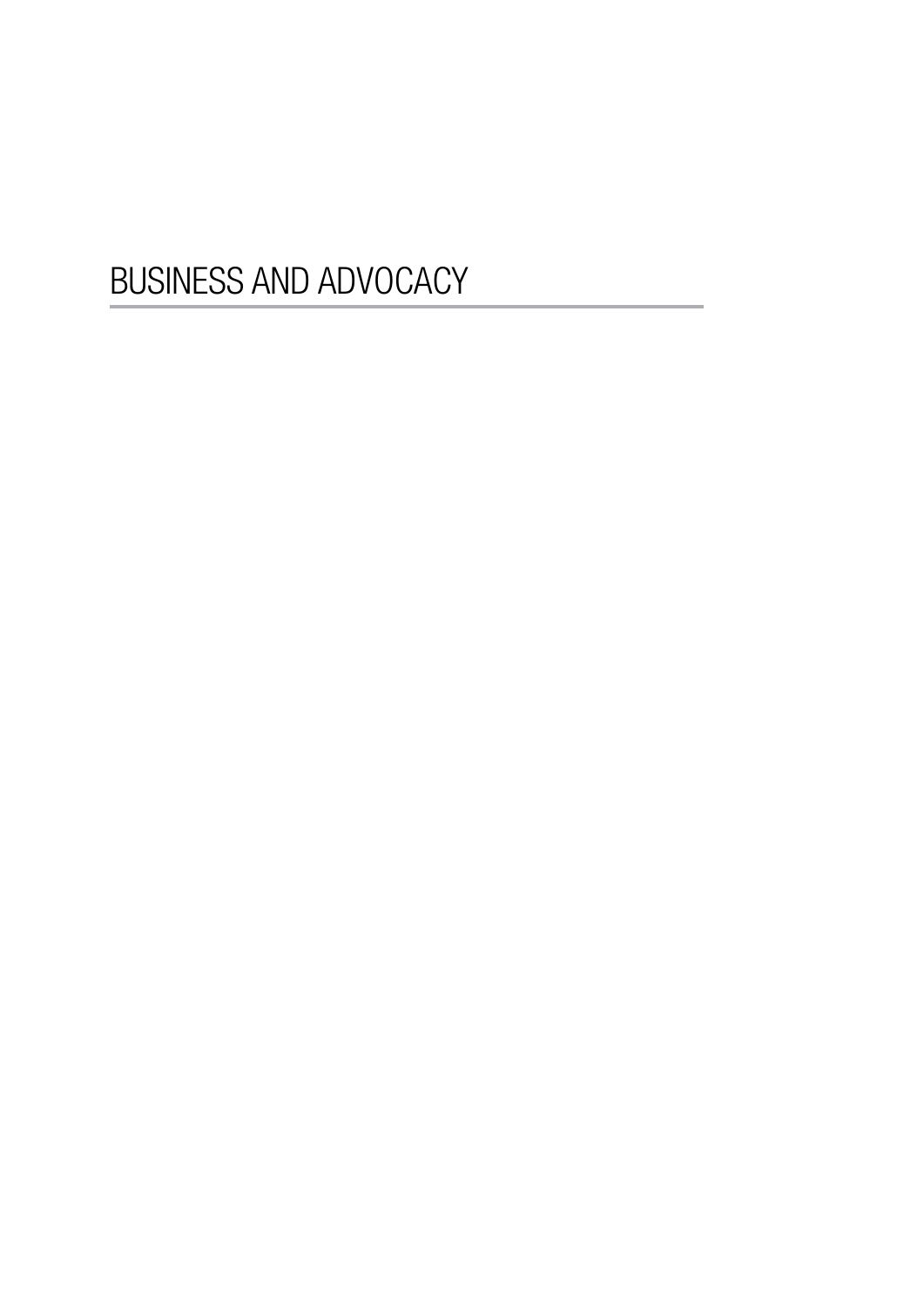*Lydia Logan is executive director of the Institute for a Competitive Workforce (ICW) in Washington, DC.*

TO MAKE AN impact on education reform, business must articulate clearly why it is important for students to learn more, know more, and be able to do more in a global economy. It needs to say clearly what needs to change, how it needs to change, and why it needs to change. The Institute for a Competitive Workforce (ICW), an affiliate of the US Chamber of Commerce, exists to conduct research, inform business strategies, and encourage action for change in education.

#### Strong research foundation

The ICW's most comprehensive report on American education, *Leaders and Laggards: A State-by-State Report Card on Educational Effectiveness* (February 2007), combined existing research on schooling reform and state education reports to federal government, and published them in a more accessible form. The report was a wake-up call: for example, it showed that Massachusetts, the best performing state, does not have 50 per cent proficiency in maths or reading in the fourth or eighth grades.

In conjunction with *Leaders and Laggards* the ICW released an influential set of recommendations with its partner, the Center for American Progress. Entitled *A Joint Platform for Education Reform,* it suggested four priority areas of reform that business is well positioned to champion: better teaching, better data, better management, and more innovation (see box p13).

#### Foundation for advocacy

Given this blueprint for education reform, business advocates can speak out more confidently, and with a better alignment of energy. ICW encourages companies to get

#### The US Chamber of Commerce

The US Chamber of Commerce – the largest lobbying and advocacy organisation for business in the country – has identified human capital as the main item on its competitiveness agenda. It works to address a projected future shortage of 38 million skilled people in a 150 millionstrong workforce through connecting the best minds in American business with innovative thinkers in education.

Its extensive network of Fortune 500 companies, smaller chambers of commerce, and small business – 3 million members in all – gives the chamber significant influence. It has set up the Institute for a Competitive Workforce to conduct research, inform members, and encourage action on recommendations.

*www.uschamber.com*

Business needs to say clearly what needs to change, how it needs to change, and why it needs to change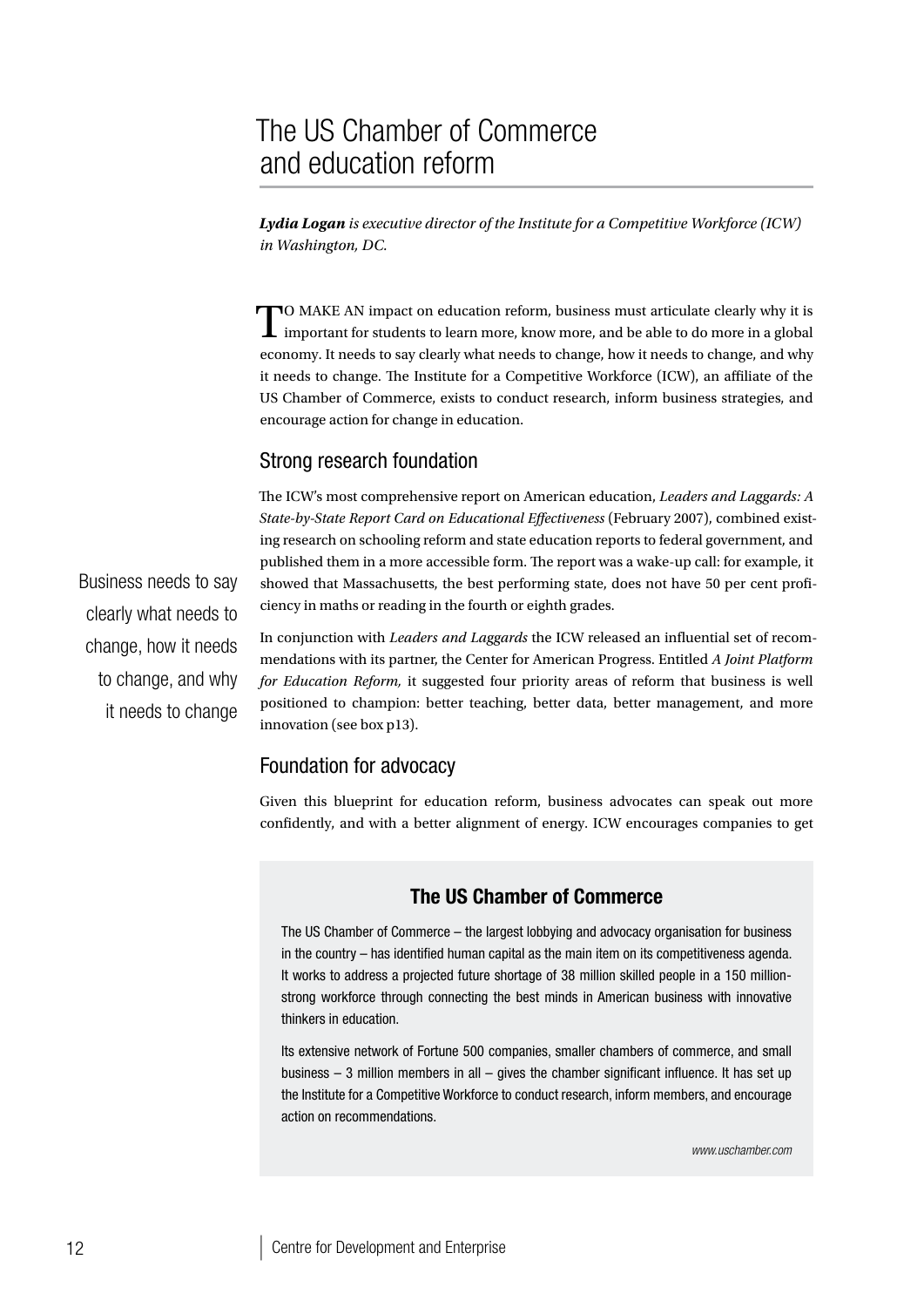## Blueprint for education reform in the US

A Joint Platform for Education Reform contains detailed recommendations for reshaping the American educational system in four key areas:

Better teaching: States and districts must ensure that teachers are effective by:

- aligning their recruitment, training and development with the knowledge and skills needed to improve student performance;
- evaluating schools of education and other training institutions; and
- reforming pay and performance structures.

Better data: State and local policy-makers must improve data collection and quality and use this to create better educational decisions.

Better management: States and districts must ensure that schools and school systems adopt sound management principles.

More innovation: Federal, state, and district leaders must implement innovative educational practices and school models.

*US Chamber of Commerce (2007).*

education issues into their government affairs offices, and to focus on these as part of their lobbying strategies.

The impact of business leadership advocating reform significantly exceeds the value of a project grant. When a CEO speaks out, everyone listens. Bill Gates (Microsoft), Art Ryan (Prudential Insurance), Craig Barrett (Intel), Louis Gerstner (IBM), and Ed Rust (State Farm Insurance) have been reform advocates for several years. Besides speaking out on education issues, these CEOs serve on the boards of reform-oriented non-profit organisations as well as in government commissions and specialist review teams of aspects of the education system.

## Collaborative initiatives

In addition to advocacy work, business has played a key role in setting up large national reform initiatives, and garnering political support for them:

- 1. **New Leaders for New Schools** prepares principals to lead dramatic performance improvements in urban schools. This programme has received significant corporate support, indicating that companies view school leadership as an essential leverage point for improving student performance. The programme provides training in advanced management skills, practical experience, and mentoring and support through a hybrid Masters in Education Administration (MEA) and Masters in Business Administration (MBA) degree. After a year of training, candidates are placed with a mentor for a year. The programme's largest funder is the Gates Foundation, but it also receives considerable support from the Broad Foundation, Boeing Corporation, the Monitor Group, and FedEx.
- 2. **Teach for America** recruits top students from top schools to teach in poor communities for at least two years. Business views this as an essential intervention for

Business support for reform-oriented advocacy organisations has an impact far beyond managing small yet important projects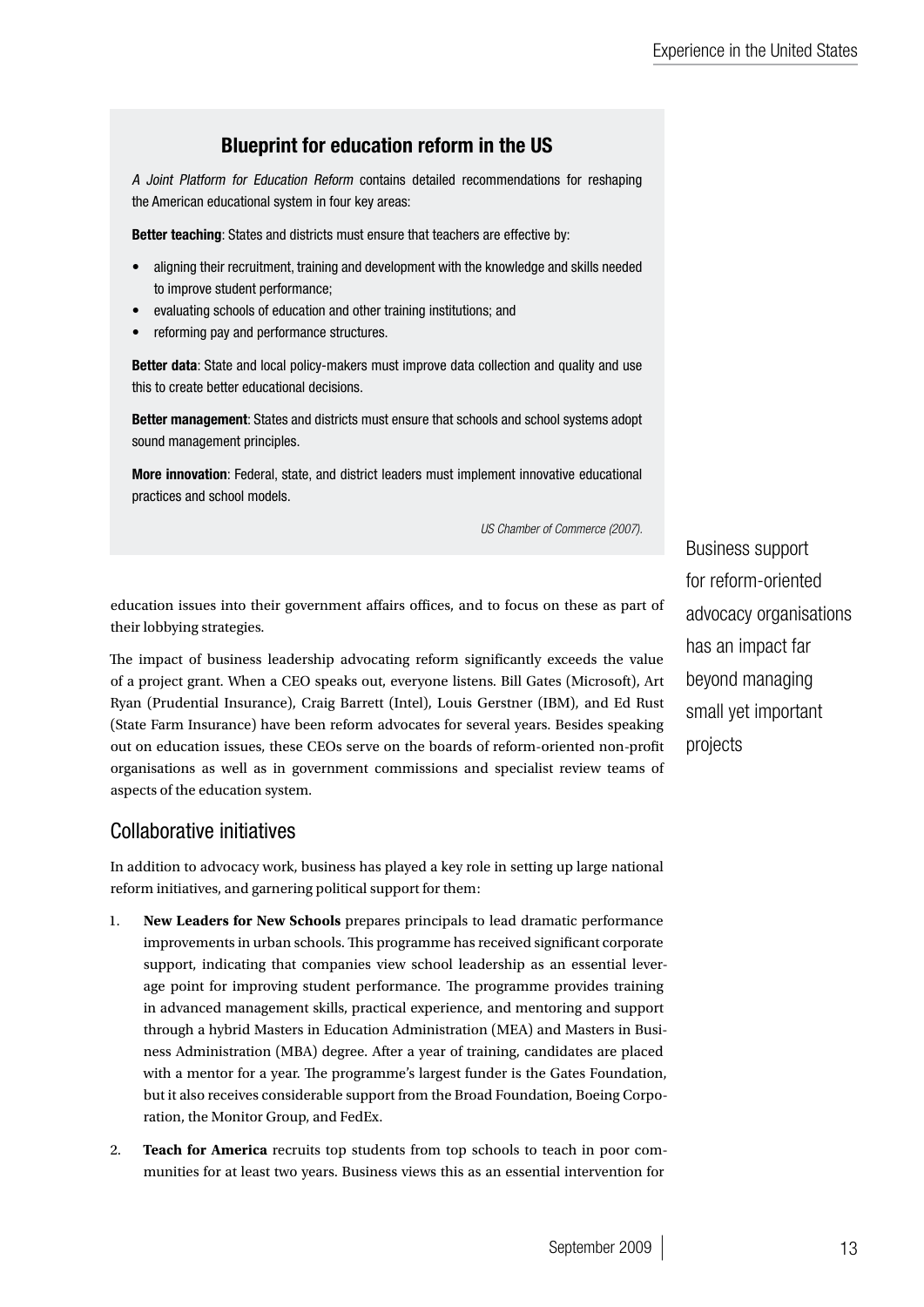## How top corporations can help transform public education

The poor performance of the American education system has a profound economic and social impact. Realising the severity of the situation, leading corporations have, since the mid-1980s, played a growing role in addressing these challenges. In 2007 Ernst & Young commissioned FSG Social Impact Advisors to review the experience of a dozen top business and foundation investors in education reform. Non-profit organisations and schooling systems that have benefited from this support were also interviewed.

The subsequent report, Best in Class: How Top Corporations Can Help Transform Public Education, sets out approaches by business to encourage systemic impact; identifies three areas where this impact is most needed; suggests ways in which philanthropic support can be more strategic; and offers recommendations for improving practice in reform initiatives.

#### Creating systemic change

The underlying challenges within the education system must be addressed if individual philanthropic initiatives are to succeed. The challenges are persistent and chronic, and have existed for decades. This requires that business undertake strategically planned systemic interventions. The report suggests three approaches:

Adopting systemic thinking: Systemic change will only be achieved via active advocacy for policy change. Engagement needs to happen at multiple levels of the system (school, district, state, and federal).

Replicating and scaling up effective initiatives: There are many examples of successful reform initiatives, and companies need to focus less on new ideas and more on taking proven ideas to multiple sites.

Taking collective action on selected education issues: Once priorities have been identified, business and philanthropists should work together to maximise the impact of their initiatives.

#### Where are investments best leveraged?

Corporations may intervene directly, or support non-profit organisations. The three most important areas for intervention appear to be:

Teaching and learning: Teacher instructional strategies and tools are the most important levers for improving learning outcomes. Academic standards, curricula, and assessment need to be aligned to develop content knowledge, vital thinking skills, and achievement.

Human capital: This includes professional development for teachers, and ensuring quality leadership in schools and districts. Examples include UTeach, New Leaders for New Schools, and the Superintendents Network.

Systems and structures: Creating and sustaining change depends on effective systems and structures in the broader education environment. It is notoriously difficult to effect systemic change from outside, and there has been the least activity in this area. Effective entry points are the policy environment, community and stakeholder engagement, support services to districts rather than schools, and organisational units that interface with school systems.

#### Strategic intent

Two major strategies for increasing the effectiveness of education philanthropy are:

Leveraging assets and expertise: Businesses can make an impact beyond the infusion of money by sharing skills and expertise within these initiatives. Management and leadership skills are invaluable to school principals. Public relations and advocacy channels can be used to promote a reform message. District managers would benefit from adopting business processes.

Establishing focused goals, and measuring results: Goals enable a clear communication of strategy, and improved understanding of intent. While measurement and evaluation are not always easy, data enables improvement and accountability for results.

#### Building a successful initiative

The following are key factors in building a successful business initiative:

- Use business strengths to enhance reform efforts. Negotiation, management, and advocacy skills add significant value.
- Commitment at CEO level to education reform support significantly increases the impact of the reform agenda.
- • Ensure that interventions are adapted to local needs and not prepackaged.
- Ensure that intentions to have a large-scale impact are matched with funding and commitment.
- Adopt a long-term focus (a minimum of three years).
- Business techniques such as outcomes measurement and goal setting can increase the chances of success.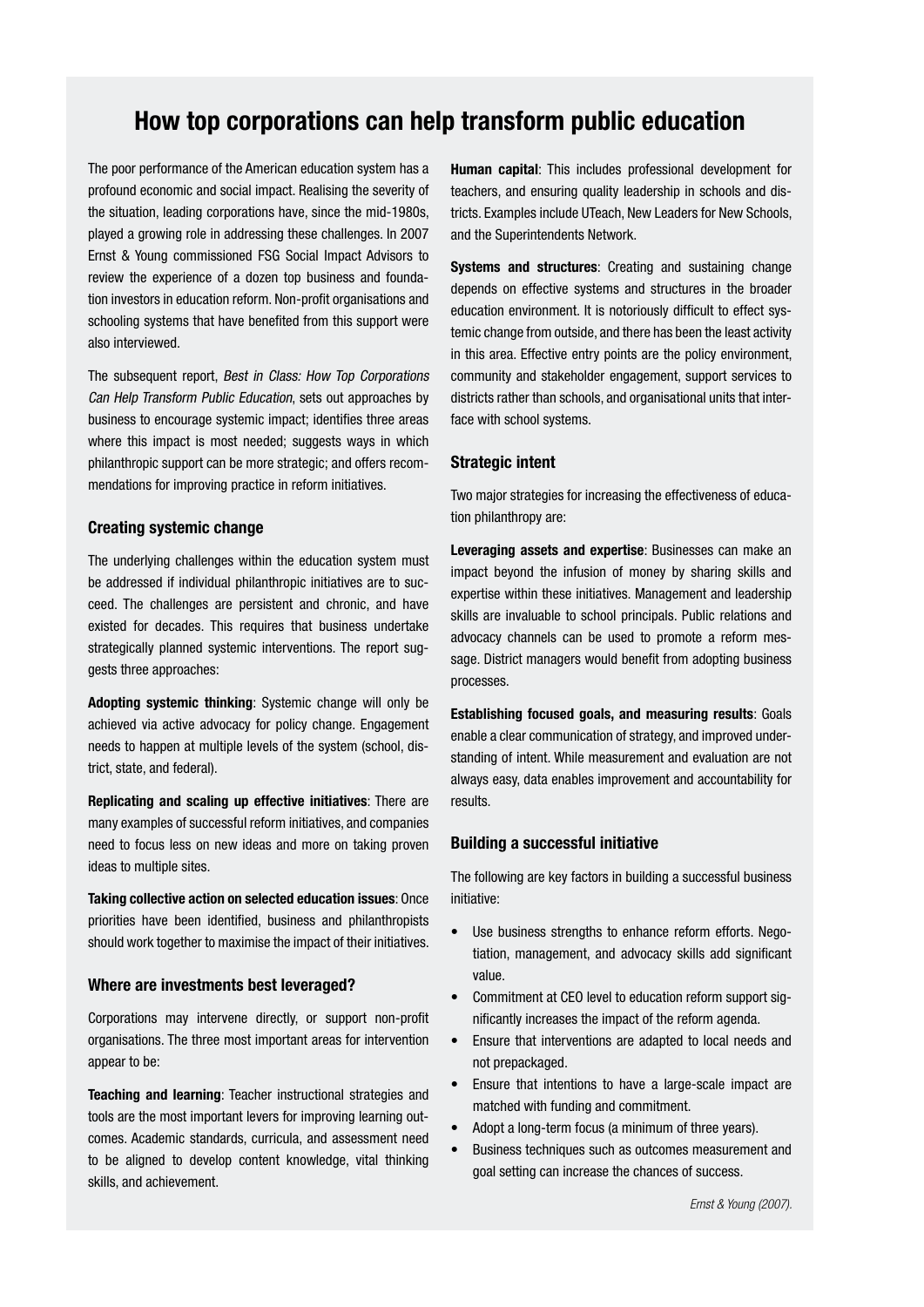addressing the human capital aspects of the schooling crisis. Since its launch in 1990 this programme has become one of the largest providers of teachers in low-income schools. Besides extensive foundation funding, Lehman Brothers, Wachovia, Visa, and Amgen Foundation are the organisation's corporate partners, reflecting a commitment to education improvement, as well as 'corporate volunteerism'.

- 3. The **New Teacher Project** works with schools to improve hiring practices, in urban school districts. It is now a nationally recognised authority on teacher recruitment and human resource practices for school systems, and receives generous business support.
- 4. The **National Maths and Science Initiative** is aimed at addressing the shortage of high-level graduates in science, technology, engineering, and maths through improving teacher quality. It provides grants for increasing the scale and scope of successful pilot programmes, such as UTeach.
- 5. The **American Diploma Project** is an initiative of Achieve Inc, which focuses on high school standards, graduation requirements, assessments, and accountability with the aim of aligning education standards across the country. Its commitment to clear goals and effective measurement, as well as closing the gap between the performance of high schools and universities and work readiness, makes it an attractive investment for corporate funders.
- 6. Corporate support enabled the establishment, in 1987, of the **National Board for Professional Teaching Standards**, which aims to improve teaching and learning by validating teaching practice and professionalisation through rigorous standards and certification. This programme is richly funded by J P Morgan Chase, Oracle, and GlaxoSmithKline, among others.
- 7. The **American Board for the Certification of Teaching Excellence** was set up in 2001 to recruit teachers from other professions, and prepare, certify, and support them to ensure quality teaching. Teachers with certification are paid more, and the programme is run with considerable federal government and business support.

## **Challenges**

Despite the importance of business involvement in education policy reform, some challenges still need to be overcome. Education policy and advocacy are potentially controversial. ICW has often met with business leaders, and agreed on schooling priorities, but found that they were wary of being seen to be critical of education policy, or aspects of the education system. Working with systemic change also takes longer than many businesses can wait. It is difficult to show outcomes attributable in a fiscal quarter or year. The process tends to be labour-intensive, and the outcomes uncertain. And in the United States, the Internal Revenue Service (IRS) limits the spending of some non-profit organisations on advocacy to 10 per cent of their budgets.

Business has played a key role in setting up large national reform initiatives, and garnering political support for them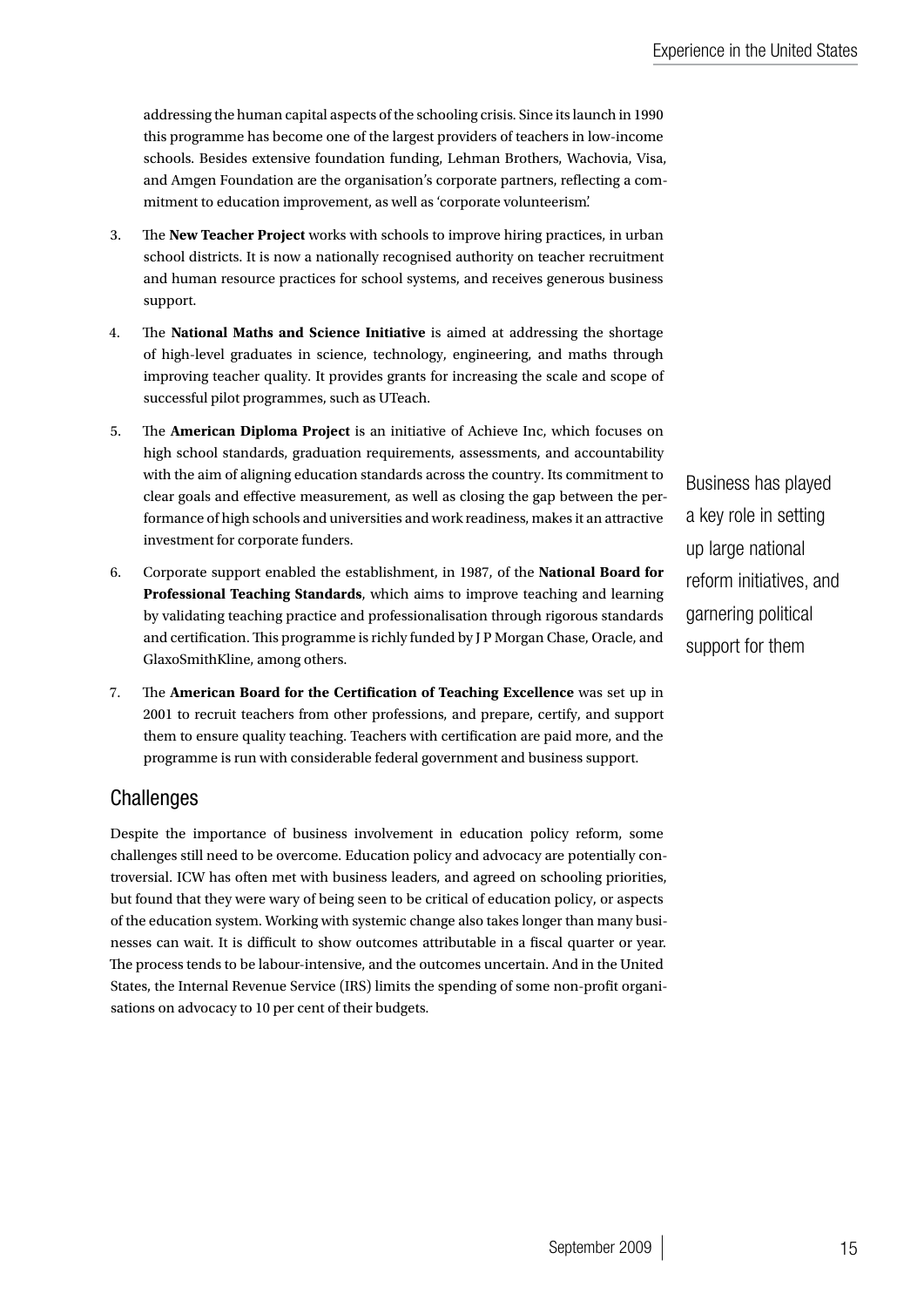# How the Fordham Institute helps to make reform happen

*Mike Petrilli is vice-president for National Programs and Policy of the Thomas B Fordham Institute, a non-profit think-tank dedicated to advancing educational excellence.*

 $\mathbf B$ USINESS SUPPORT FOR reform-oriented advocacy organisations has an impact far beyond managing small yet important projects. To maximise the success of individual education reform efforts, a focus on public policy is essential. Policy influences many of the practices that need to change. Reform-oriented advocacy organisations exist to influence public policy in the right direction.

#### Increasing advocacy success

In 2006 Education Week included four independent advocacy organisations in its list of the ten most influential bodies in education policy in the United States:

Business support for reformoriented advocacy organisations has an impact far beyond managing small yet important projects The **Education Trust**, committed to testing and accountability, played a major role in initiating the No Child Left Behind Act. This included intensive lobbying, in-depth research, an extensive publishing programme, and effective interaction with the media.

**Achieve Inc** was founded by state governors and the chief executive officers of leading corporations to undertake reform-oriented advocacy at state level.

The **Thomas B Fordham Institute** is a non-profit think-tank dedicated to advancing educational excellence in America's K-12 schools (see box).

The **Center on Education Policy** is a national, independent advocate for public education and more effective public schools. It receives almost all its funding from charitable foundations.

These four organisations have a number of attributes in common:

They are NGOs with credible independent voices, able to promote what is good for the country rather than special interests.

## The Fordham Institute

The Thomas B Fordham Institute is a non-profit think-tank dedicated to advancing educational excellence in America's K-12 schools. It promotes policies that strengthen accountability and expand education options for parents and families. Its sister non-profit, the Thomas B Fordham Foundation, sponsors charter schools in Ohio.

The institute is the public face of nearly all Fordham's activities, while the foundation uses its modest endowment primarily to support the institute's work, supplemented by generous support from other funders.

*www.edexcellence.net*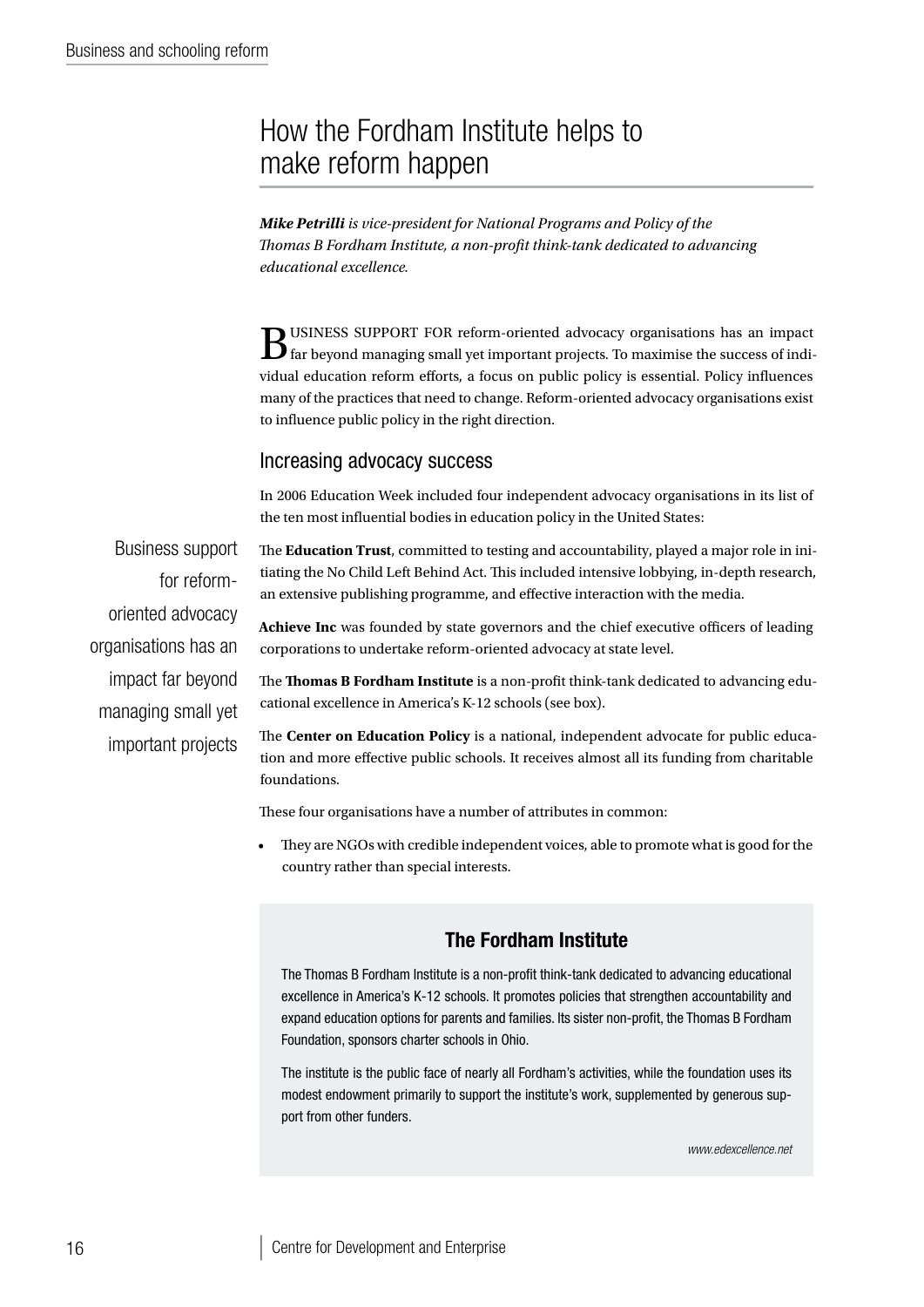- They provide policy-makers with easier access to research, highlighting what it means and why it is significant.
- They work closely with the media in order to influence the way in which key issues are formulated and presented; this helps to determine what is possible politically.
- Although they have ideological leanings, they have reputations for openness.

The success of an organisation in effecting change is a result of efforts over a long period of time, including intensive media work. In the case of the No Child Left Behind campaign, the Education Trust did good work in collecting and putting forward compelling data. It is valuable to be available to government to provide input on bills and policy, so that credibility is built.

An advocacy organisation need not specialise in a particular area, but a few specialists must constantly be on top of events and respond promptly to urgent issues. As well as longer-term research projects, more contemporary issues can be dealt with in weekly e-magazines, blogs, or radio shows.

## Business support for charter schools

Charter schools are publicly funded schools managed by independent boards which have greater freedom than state schools in respect of staffing, curricula, and assessment systems, but are held accountable for producing certain results. Their goal is to provide superior education, and offer parents and students a greater choice of schools within the public schooling system. Specific performance conditions are outlined in each school's charter, which is issued by the district's Board of Education. If charter schools fail to meet the required standards, their operating contracts can be revoked.

Today there are about 4 300 charter schools in the United States, comprising 4,5 per cent of all public schools, and serving 2,6 per cent of all public school students. While annual growth has slowed slightly since 2000–1, the number of charter schools has quadrupled over the past ten years, and 365 new charter schools opened their doors in 2007–8. They are traditionally founded by teachers, parents or educational activists as well as non-profit groups and universities.

The charter school movement has become an attractive entry point for corporate support, and has attracted the attention of entrepreneurs. Expanding the growth of quality charter schools (and other options such as vocational education) are seen as giving a greater number of students potential pathways to success. Specific areas of business involvement are:

funding the growth of charter management organisations, or supporting them with skills and business services;

- advocating at state level for lifting restrictions on charter school numbers;
- directly funding charter schools; and
- setting up charter schools or chains of charter schools as a business.

*www.edexcellence.net; www.uscharterschools.org; Lake (2008).*

'We've lighted at least a million pilots in this country, but we haven't lighted the central heating system'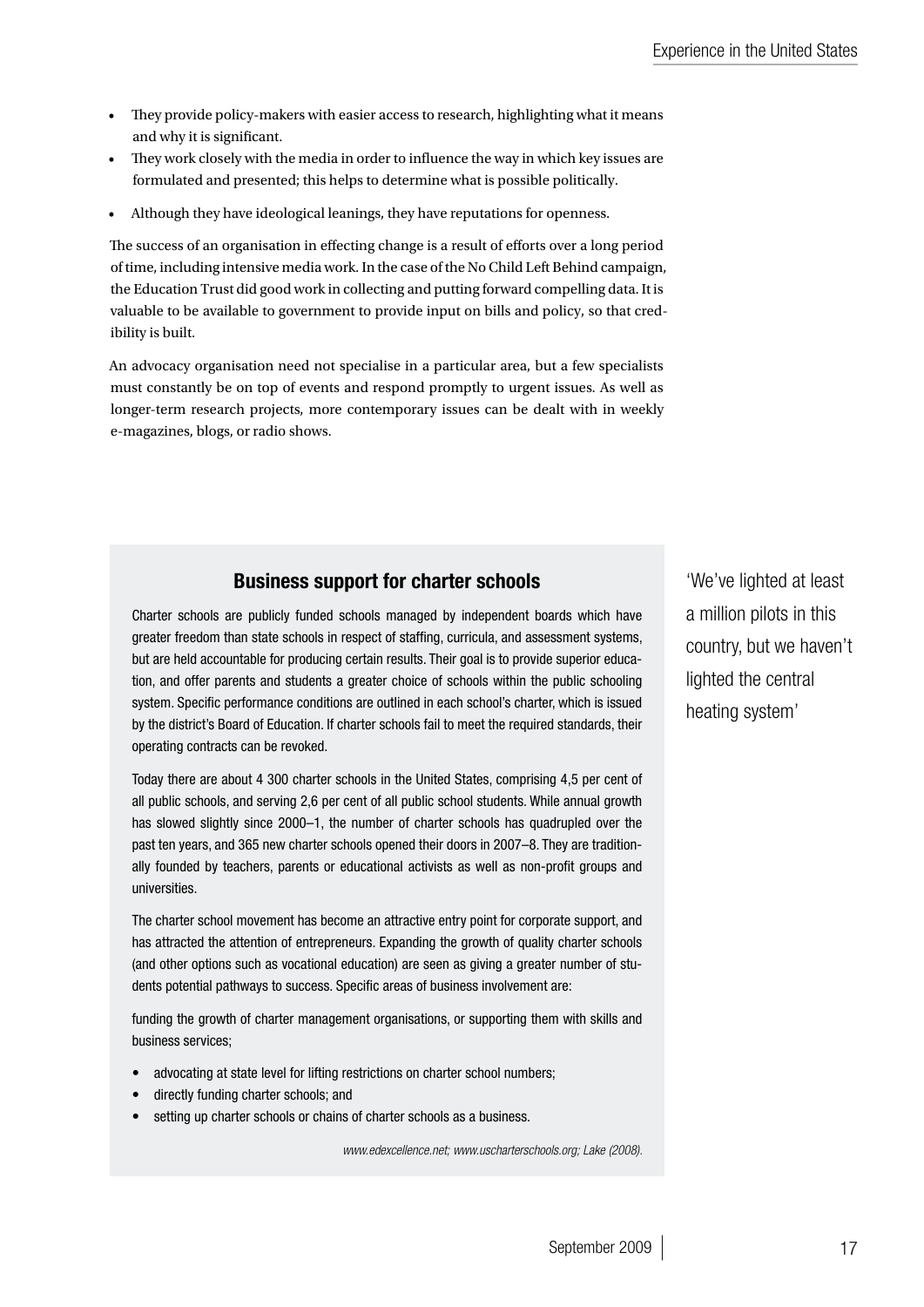## Business support through funding

Foundations and business leaders tend to want to invest in actual school projects and systems, but should also invest in influencing policy through NGOs, think-tanks, and advocacy groups who play this role. Such organisations persuade a key group of lawmakers, advisors to governors, opinion-formers, and policy-makers to undertake reform, track reforms as they play out, and give advice on direction. They offer a credible voice to the media and the larger public. Their role is not with implementation issues, which is where other organisations would take over.

## Achieve Inc – combining advocacy, research, and support

*Matt Gandal is executive vice-president of Achieve Inc, based in Washington, DC. He has extensive experience of reviewing academic standards and education policies in the United States and abroad.*

Achieve Inc combines a state-level reformoriented advocacy agenda with technical assistance to help implement that agenda

 $\bigwedge$  CHIEVE INC COMBINES a state-level reform-oriented advocacy agenda with tech-<br>ical assistance to help implement that agenda. It concentrates on accountability measurement and academic standards, and conducts research to advance education reform work more broadly. It works with a cross-sectoral group in each state – companies, state commissioners at the elementary and secondary level, and higher education and business leaders – and provides what is often a unique opportunity for them to work together.

#### Achieve Inc

Achieve is a non-profit organisation created in 1997 by the governors of all 50 states as well as business leaders to work for improved public education. It was formed in response to vigorous debates about the role of the federal government in education reform, particularly in respect of national standards. There was widespread opposition to the idea of federal national standards, and greater support for the idea of states setting their own standards and measuring the outcomes.

Achieve was established to help states benchmark many aspects of this process, from setting and measuring standards through to holding people accountable for success.

Achieve's board of directors is made up of governors and business leaders. It is a bipartisan organisation, and maintains an even balance between Democratic and Republican directors. States participate on a voluntary basis.

Achieve is funded by foundations (including the Gates and Lumina foundations), business, and states, in the form of fees for services provided. As Achieve is not a membership organisation, its mission can be determined by its board.

*www.achieve.org*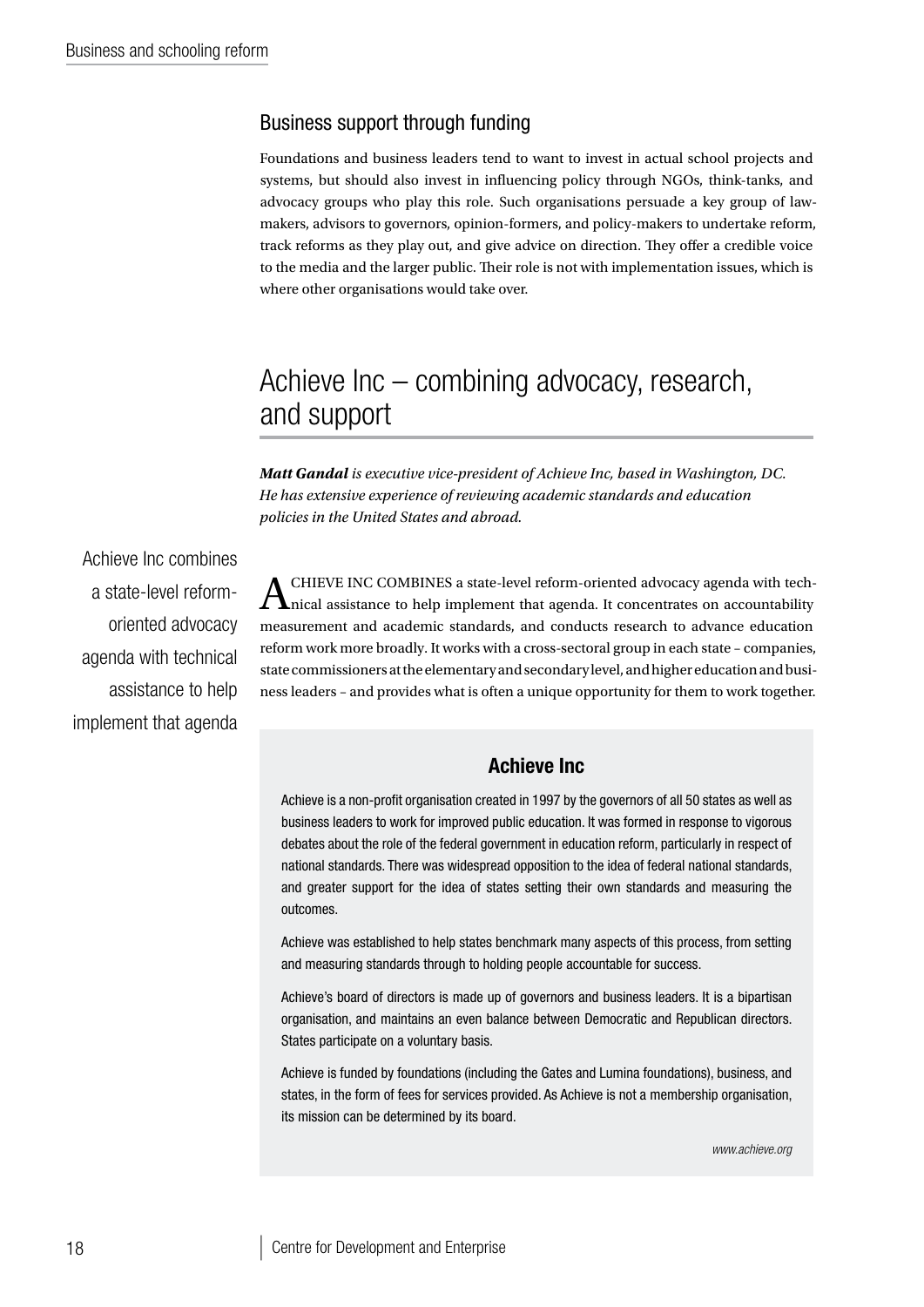## The American Diploma Project

At its inception, Achieve's main role was to help states set expectations for student and school achievement by comparing different states and tapping the experiences of top performing countries. Over time, there was demand for more independent benchmarks. All aspects of the pipeline were reviewed: tests, courses needed to earn a high school diploma, and skills and competencies required by employers and universities. A huge expectations gap emerged between what students were required to learn in high school and what they were required to know in order to achieve success at university and in the workplace.

Today, Achieve's flagship project – The American Diploma Network – is aimed at increasing the value of high school diplomas, by aligning them with the knowledge and skills needed by universities and businesses. It has become a 35-state network designed to help close this gap in three areas, namely academic standards, curricula, and testing.

The project builds on Achieve's extensive work in benchmarking. It offers a set of benchmark expectations – model academic standards in maths and English that reflect the knowledge and skills graduates need to succeed. All 35 states that Achieve is working with have used or will use the benchmarks to recalibrate their secondary school standards. These benchmarks are also being used in an effort to establish common standards across the states.

## Closing the expectations gap

Achieve releases an annual 50-state progress report, entitled *Closing the Expectations Gap*, on the alignment of high school policies with the demands of university and careers.

The post-secondary sector and business community, which help set benchmarks, are becoming more aware of their role in ensuring that students are well-prepared for university studies and the workforce.

Since the project was launched, all but six of the 50 states have aligned, or plan to align, their end-of-high-school standards in English and mathematics with university and career readiness expectations, and 23 states have completed this work. Moreover, 20 states have set graduation requirements at the level of university and work readiness.

## Online tools and resources

Achieve offers a wealth of information and resources to support the development and implementation of standards and accountability measurement at state level. Its recent research includes:

- studies of high school graduation requirements;
- state strategies for improving high school graduation rates; and
- evaluations of what high school exit exams and widely used university admissions and placement exams actually measure.

It also offers various online tools, including fact sheets, papers, strategic checklists, PowerPoint presentations and other practical advocacy tools. Key findings are shared with a view to adding flavour to conversations, speeches and presentations. This helps to shape message-making, and provides myth-breaking materials used to educate key audiences about the relevant issues.

Examples include:

Business leaders tend to want to invest in actual school projects and systems, but should also invest in influencing policy through NGOs, think-tanks, and advocacy groups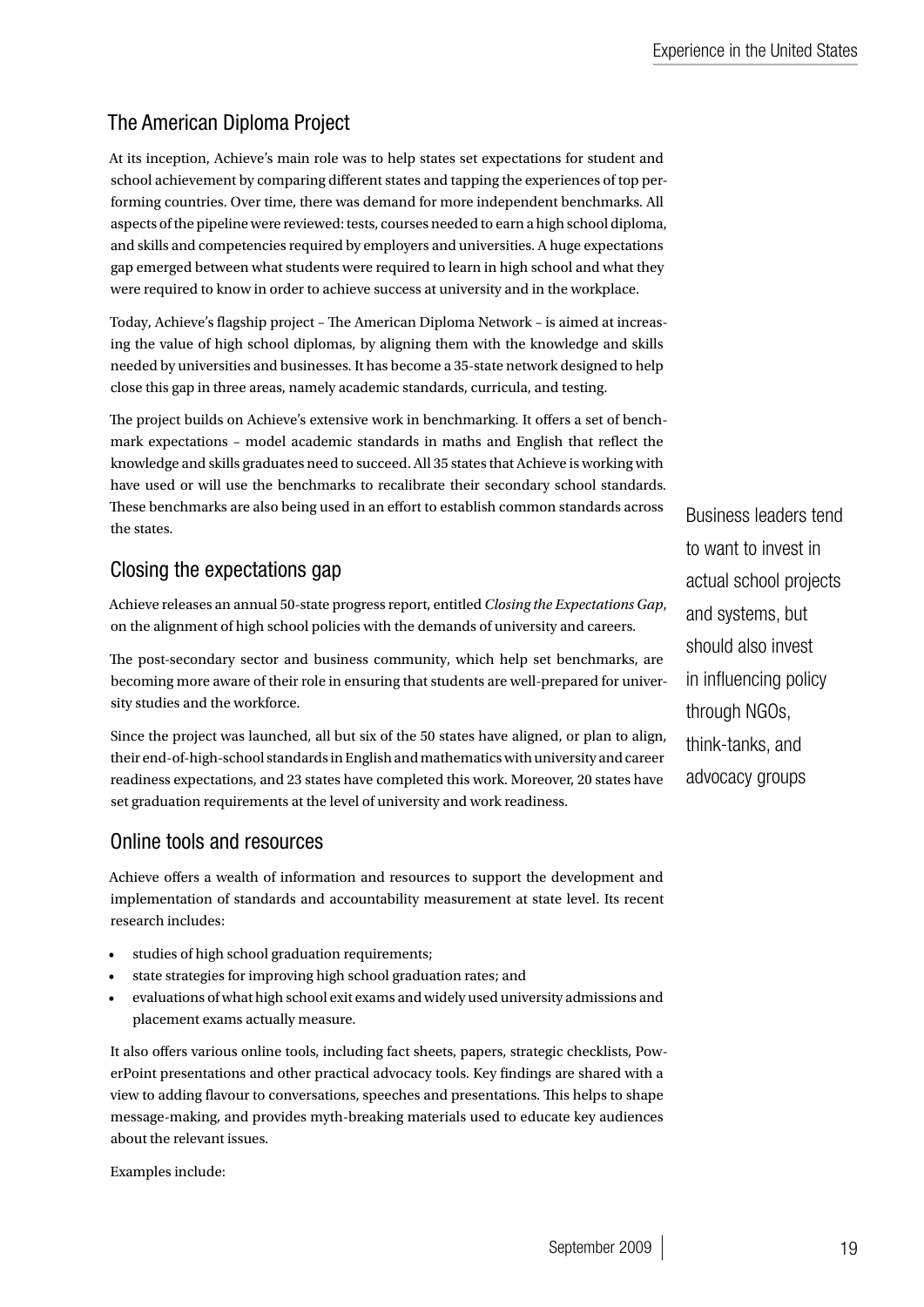- • **Math Works**, a set of advocacy tools that explain why all students need higher-level mathematics to succeed (see www.achieve.org/mathworks).
- The **Business Tools for Better Schools** website provides a one-stop shop for business leaders from top-level CEOs to small business owners interested in becoming involved in their district or school, in an area they will have the strongest impact (see www.biztools4schools.org).
- The Post-Secondary Connection helps post-secondary institutions and leaders to make the case for their involvement in setting benchmarks for high schools (see www. postsecconnect.org).

## Overcoming challenges for a sustainable future

Some of the challenges faced by Achieve as an organisation have been to maintain the optimum balance between being properly resourced with skilled staff to attend to its massive change agenda while remaining small and nimble. Another challenge, especially with business stakeholders, is competing priorities, as they are constantly being asked for help in a lot of areas. Finally, there is the challenge of sustainability; how to ensure that education remains a priority with a change in governor, a change in state legislature, or during an economic downturn. A project is being launched to look at this in detail. It will focus on case studies of states that have adopted strategies or policies for sustainability of at least ten years.

Another challenge, especially with business stakeholders, is competing priorities. as they are constantly being asked for help in a lot of areas

# The Committee for Economic Development: business advocate for reform

*Charles Kolb is president of the Committee for Economic Development (CED) in Washington, DC, an independent organisation of business and education leaders dedicated to economic and social policy research.*

THE CED APPROACHES issues from a factual base, and then brings business into the equation. Its advocacy work is therefore rooted in sound research and investigation, and practical day-to-day experience. Its board of trustees publicly speaks on key issues, giving its policy positions and recommendations greater impact.

## Expanded focus from early childhood education

CED has promoted systemic education reform since the 1980s. Business leaders understand the direct connection between a failed education system and a flawed economy, so their interest in education is often based on long-term self-interest. In the United States there was a wave of education reform following the 1983 release of *A Nation at Risk: The Imperative for Educational Reform*. This report by the National Commission on Excellence in Education, appointed by President Ronald Reagan, revealed that American schools were failing miserably. The report launched a wave of local, state, and federal reform efforts. Groups such as CED led a growth of business interest in reform strategies.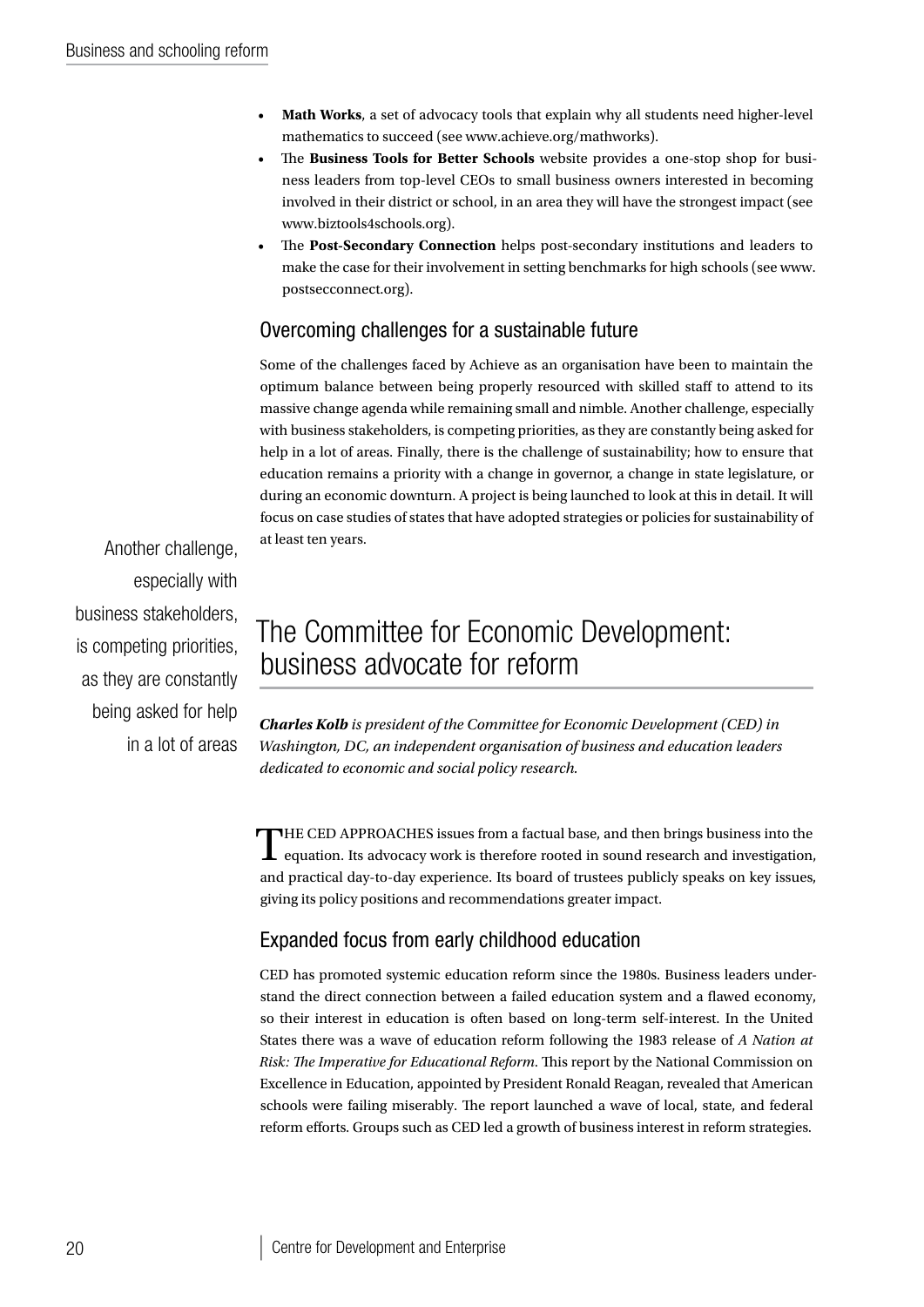## The Committee for Economic Development

CED offers senior executives a non-political forum for exploring vital long-term social and economic issues, and engaging with American policy decisions. Since its inception in 1942 it has addressed a range of national issues that have promoted economic growth and benefited all Americans. Its membership comprises about 200 business and university leaders.

In the 1980s CED became the first national business organisation to become actively involved in education policy. Viewing students as future leaders, citizens and workers, CED saw improving educational outcomes as core to economic growth. In recent years, it has been at the forefront of efforts to quantify the economic benefits of high-quality education and in building support among the business community for voluntary, universal preschool.

*www.ced.org*

Initially, most companies focused on donating money or computers. This involvement has evolved to a much deeper and prolonged focus on structural change. Today, companies support charter schools, and CEOs involve themselves in urban school systems and help superintendents. Corporations such as IBM offer millions of volunteer hours from their employees. Pfizer sponsors employees to offer human resource expertise to universities. As well as being smart business, this builds a sense of community, investment, and partnership.

## CED's approach

CED taps the views and expertise of the most powerful business people and most noted professors. The key aspects of CED's work are research, networking opportunities, and advocacy. Research advisory board members prepare papers on issues for consideration by trustees.

Advocacy is directed at members of cabinet, with whom individual trustees have strong relationships. Testimony is provided to Congress, and information and advice are shared with state leaders, industry leaders, and community groups.

To maximise the impact of its work, CED hosts public events with the media for the release of reports or statements. Moderated panel discussions take place for in-depth coverage of issues.

According to CED, it is important to have a sustained presence in the media, and to find partners and ways to collaborate to get leverage, power, and impact. Constant personal touch with key people is important. Another successful approach is for senators to pitch reform to business people in a smaller forum, prior to the broader discussion forum. This gives business people a sense of being taken seriously. CED deliberately tries to include labour unions and others who may object to the ideas in these events, as this can create more traction.

## The importance of business leadership

Business leaders are an important part of the coalition which is change in education. The first President George Bush implemented the National Education Goals process, targeting The CED's board of trustees publicly speaks on key issues, giving its policy positions and recommendations greater impact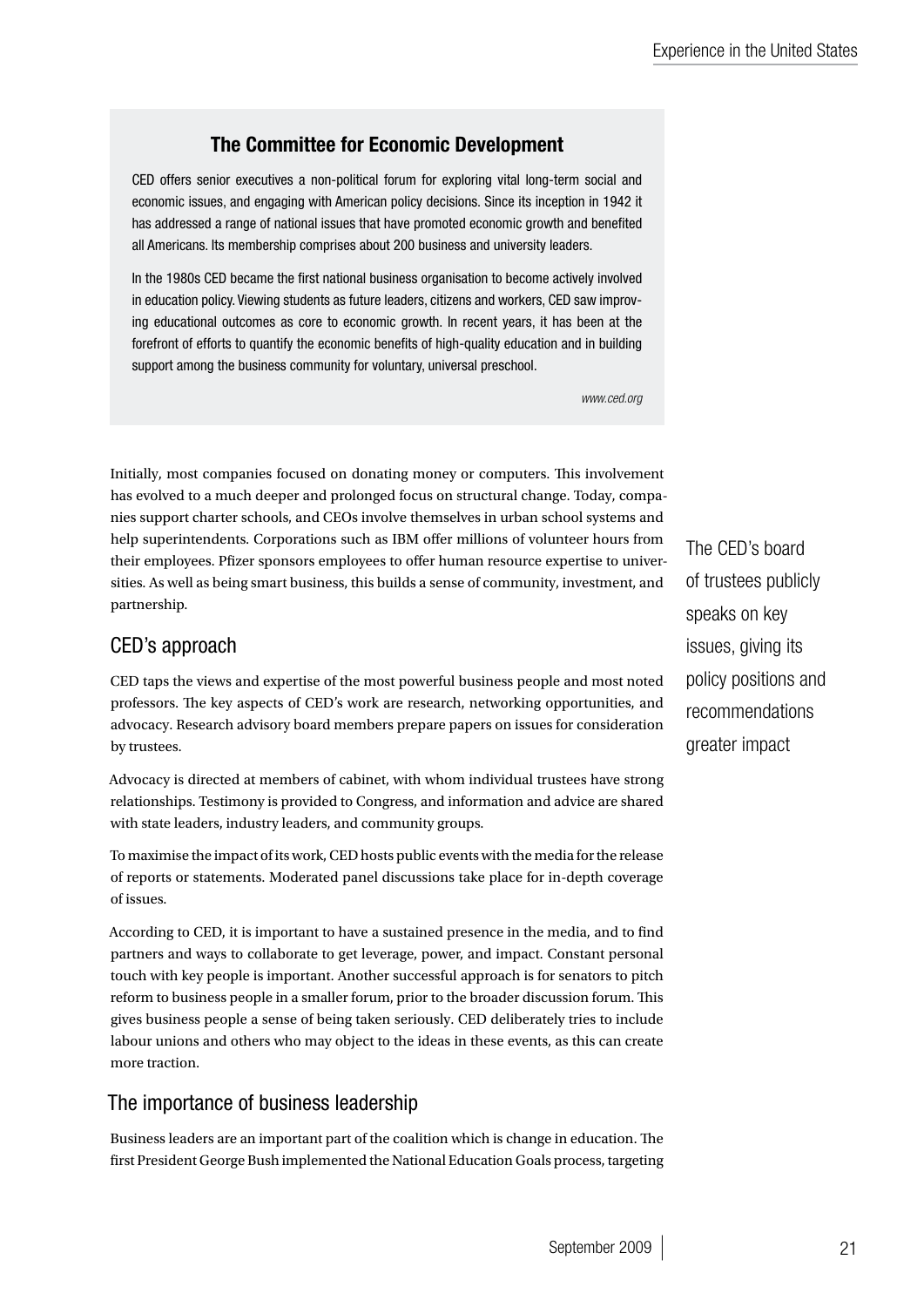worldwide first place in maths and science performance by 2000. Although this did not happen, the goals setting process advanced the movement towards standards assessment, accountability, and measurement. The inclusion of business leaders who think this way enabled this.

However, not all business leaders are willing to become involved in public policy. Key reasons are:

- they have competing priorities, and don't have the time;
- they don't have the right facts, or know where to get them; and
- they don't have peers to engage with on the issues in question.

A successful advocacy organisation needs to address these issues. Business leaders are influenced by what other business leaders are doing, so networking is very important. CED's success is due to the quality of its work and its non-partisan nature.

## The Public Education Network: community-based advocacy for reform

The PEN works to improve public schools and build community demand for quality public education in lowincome communities across the country

*Amanda Broun is senior vice-president of the Public Education Network based in Washington, DC, a network of non-profit organisations aimed at creating change in public schools.*

 $\bf B$ USINESS SUPPORTS LOCAL education funds (LEFs) and the Public Education Net-<br>work (PEN) to play a strategic role in education reform across the country. Besides funding, business offers skills to LEFs, participates in LEF boards, and partners with LEFs to achieve advocacy goals.

#### The advocacy agenda

LEFs work independently of the school system, and their main task is advocating reform. Typically they have five priorities:

#### The Public Education Network

The Public Education Network (PEN) is a national network of individuals as well as communitybased, volunteer-driven advocacy organisations called local education funds (LEFs). They work to improve public schools and build community demand for quality public education in lowincome communities across the country.

It has 80 members across 32 states, and also has a growing international membership, particularly in developing countries (South Africa, Tanzania, Mexico and the Philippines). LEFs reach about 12 million children, about a quarter of the American student population.

*www.publiceducation.org*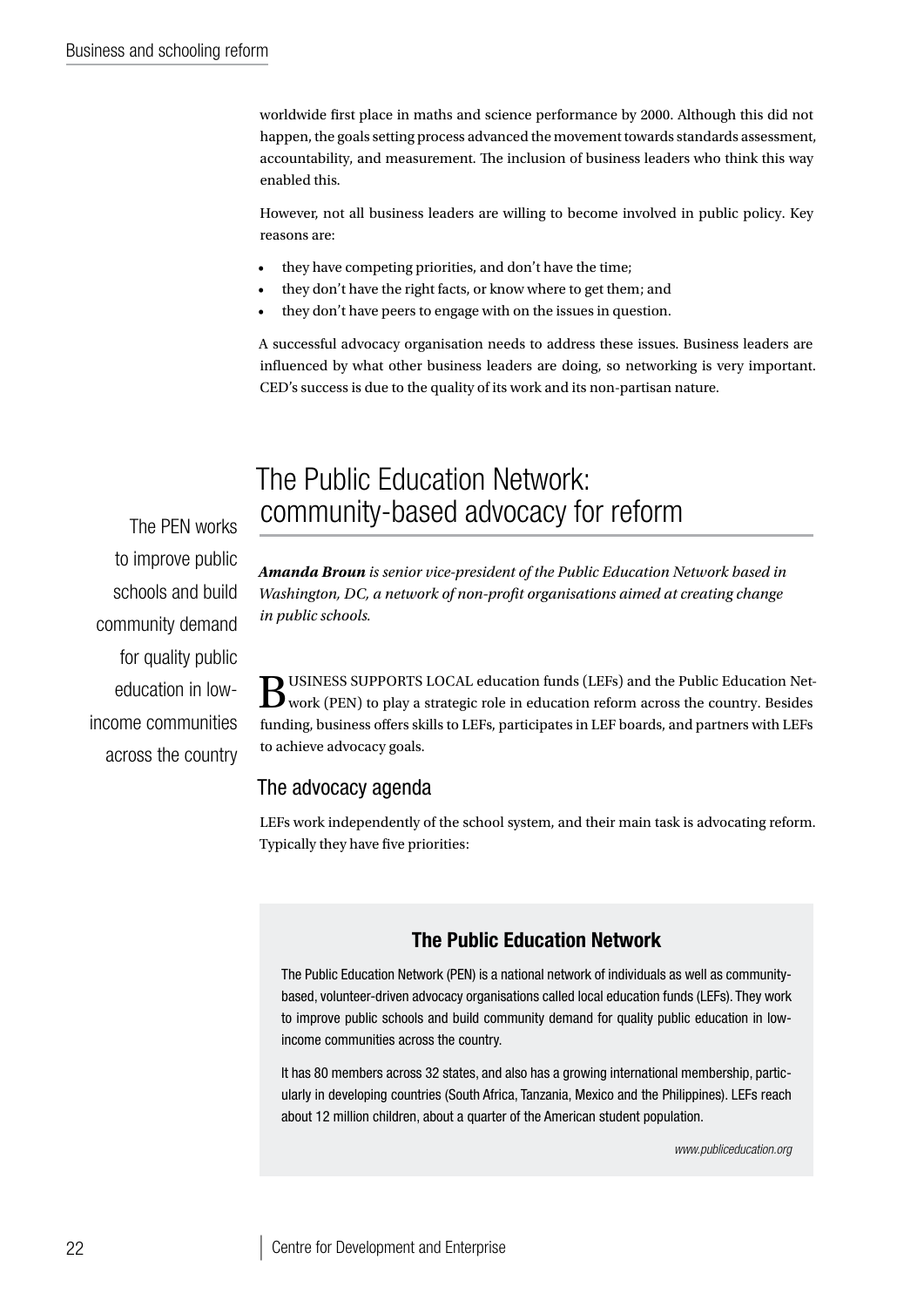**Involving all segments of the public in schools** (putting the public into public education): For the greatest impact, the general public, not just a small group of individuals has to care about schooling, and work for change. LEF boards include a range of stakeholders from the community, public and private corporations, and higher education. The private sector's representation gives business an in-depth reach into the community.

**Accountability and measurable results**: LEFs believe that these aims need to underpin all schooling reform strategies. Clear goals and strong systems of evaluation and measurement need to be in place. LEFs work to support the implementation of goals and indicators. The most important measures are student outcomes and student progress.

**Focusing on improvement**: LEFs remain outside the school system and the public school bureaucracy, but work closely with superintendents, school principals, and teachers to ensure that reform work is getting done.

**Better resources for public education**: LEFs promote increased investment in education by local governments, businesses, and philanthropic foundations. LEFs enjoy non-profit tax status and can receive tax-deductible contributions.

PEN also **mobilises resources for quality public education**. To date, PEN has raised more than \$4 billion for quality public education, and invested more than \$1,5 billion in teacher quality.

## Requirements to join the network

LEFs need to demonstrate five key organisational competencies to become part of the national network. These are: a research focus; policy influence; a deep understanding of what it means to engage in best practices in reform with expertise in teacher quality, high school reform, leadership development, youth development, and community schools; communications expertise; and constituency-building.

## The value of national collaboration

PEN supports LEFs by:

- building deeper knowledge of successful practices that affect public education policy change;
- building capacity and improving organisational effectiveness;
- developing a stronger local and national identity;
- enhancing professional development; and
- • providing opportunities to interact with peer organisations, and share information and experiences.

Examples of this support include web-based seminars for collecting and sharing information among members. PEN also offers peer exchange and networking, education policy initiatives, and communities of practice. Local, state, and federal legislatures are informed of LEFs' success in increasing student achievements in low-income schools, and public awareness and involvement in effective public school initiatives is increased.

LEF boards include a range of stakeholders from the community, public and private corporations, and higher education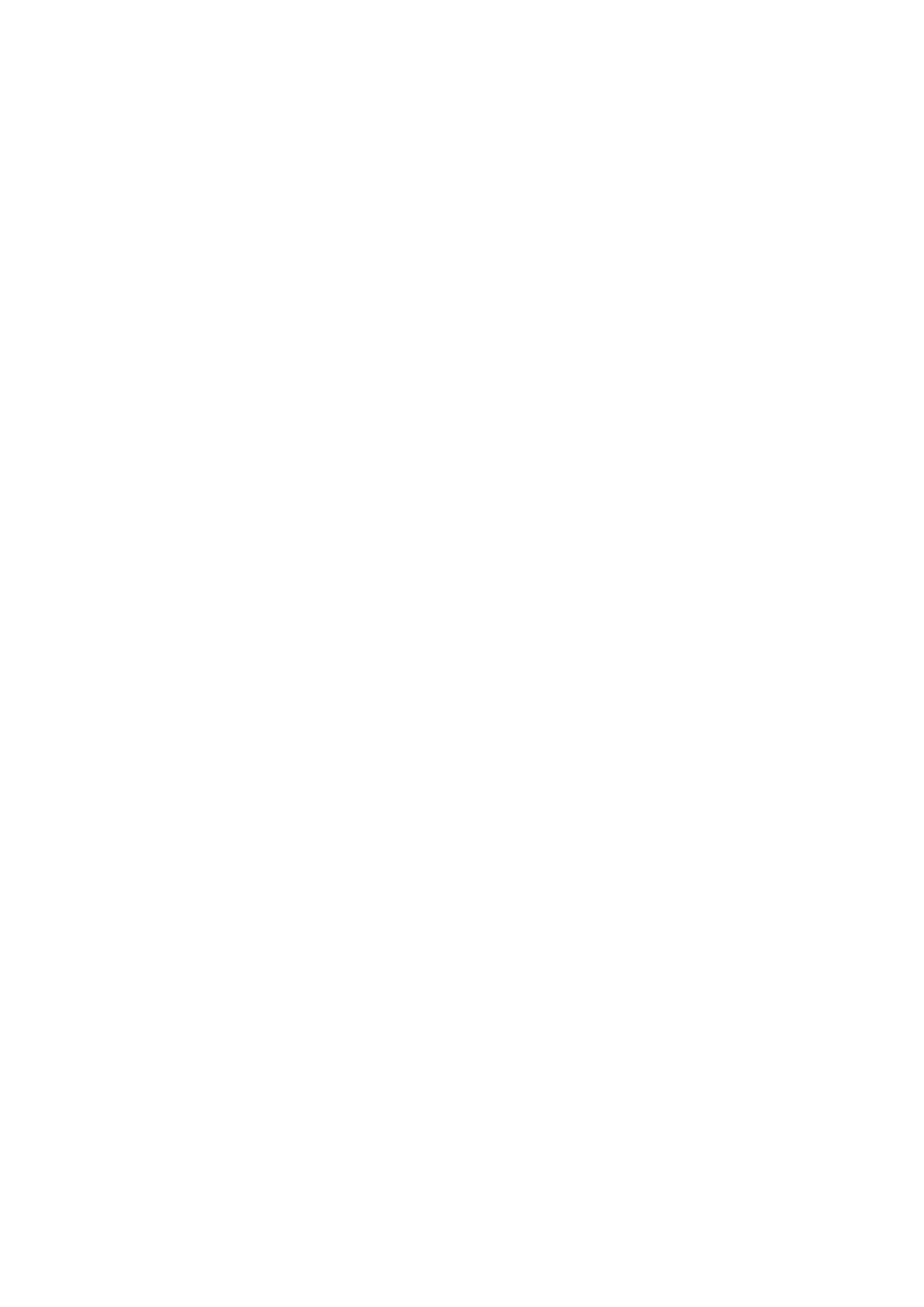# THE CHALLENGE OF EFFECTIVE INTERVENTION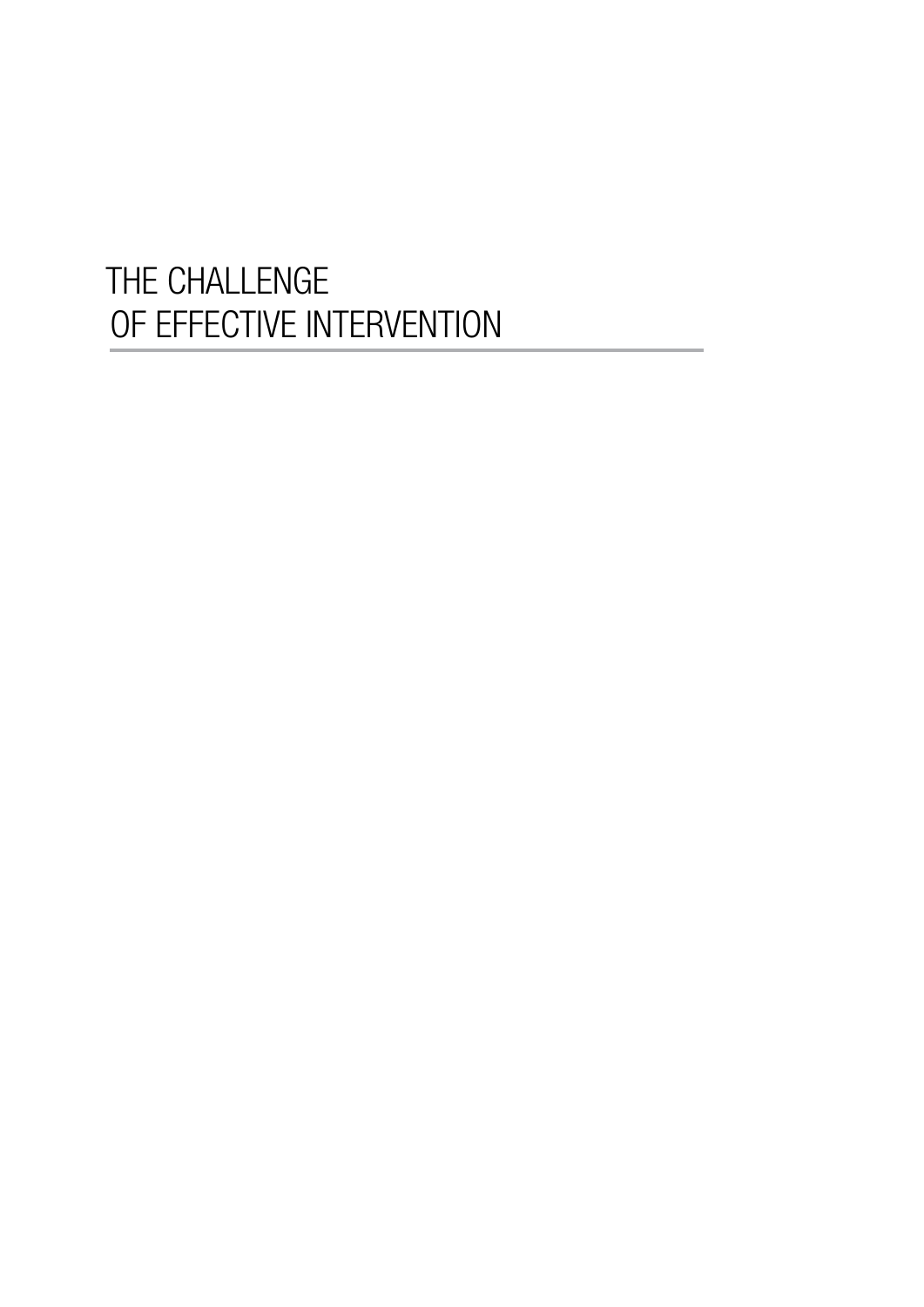## Buckets into the sea: why philanthropy isn't changing schools, and how it could

*Jay Greene is a senior fellow at the Manhattan Institute, and head of the Department of Education Reform at the University of Arkansas.*

PRIVATE SECTOR MONEY for education reform is minuscule in comparison to public dollars; trying to reform public education through the sheer force of private dollars is a bit like pouring buckets of water into the ocean.

Spending by private sources in the United States is about one third of one per cent of all spending by public schools. In 2002 the private sector spent roughly \$1,5 billion on education reform, compared to about \$430 billion spent by public schools. The most effective way to spend private sector dollars, therefore, is to try to redirect how public dollars are spent in the future. Most of the funds given by the top 30 foundations to education do not sufficiently attempt to leverage future public spending and redirect it in the desired direction.

Many of the items supplied by philanthropists to education – such as new technology, or staff development – could be purchased with public dollars

Many of the items supplied by philanthropists to education – such as new technology, or staff development – could be purchased with public dollars. Political realities dictate how funds are allocated to public schools. It is important to ask why public schools don't buy these products and services themselves. Once the barriers have been identified, limited private dollars would be spent most effectively by advocating the removal of the barrier, and convincing public dollars to support the idea. For example, if you believe that the most important thing public schools need is more money, your limited dollars are best spent advocating more public spending on schools. High-level strategies involving leveraging can be implemented through:

- **research and advocacy** by trying to convince people that something else is good, and that they ought to be using public dollars to support it; or
- **funding structural changes in schools** which are supported by public dollars, for example building a charter school or supporting vouchers.

*Jay Greene could not attend the workshop. This account is drawn from Greene (2005).*

# ExxonMobil: from pilot projects to national programmes

*Gerald McElvy is president of the ExxonMobil Foundation, and deputy manager, Public Affairs, of the ExxonMobil Corporation.*

THE EXXONMOBIL FOUNDATION focuses on issues in its countries of operation that are important to the business as well as relevant to local communities. ExxonMobil's business depends upon highly trained engineers and scientists. For this reason it has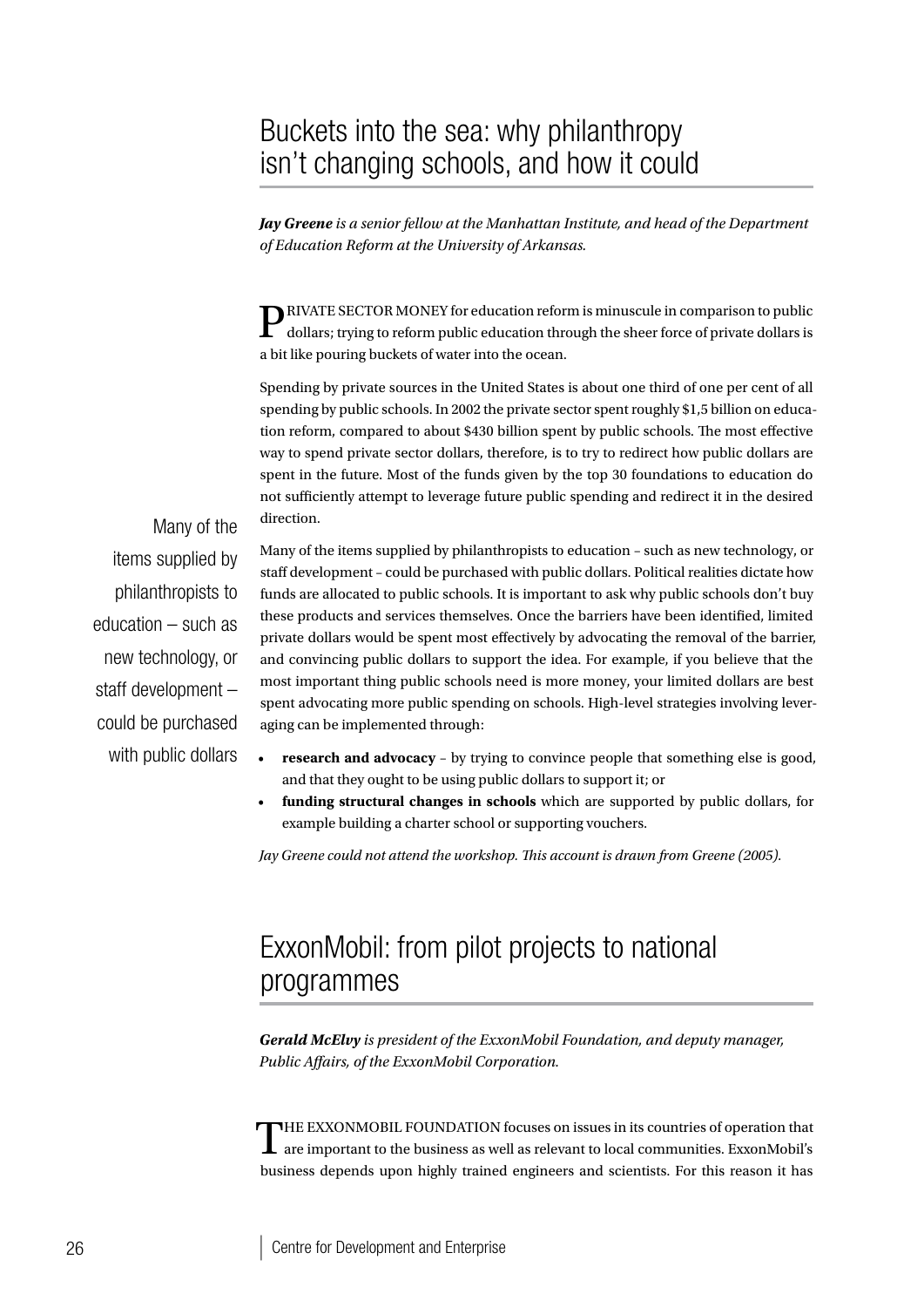*CDE was fortunate to have three global corporations present their approach to system reform at our workshop. Although they do collaborate with other organisations on some initiatives, these companies have different ideas about what works best, and how to use their resources most effectively. Their presentations are summarised here as examples of companies wrestling with the difficult business of achieving the maximum impact in the United States and globally. Issues surrounding the most effective approaches to systemic reform were intensely debated.*

made education, and maths and science in particular, one of its key focus areas. Philanthropic support provides less than 1 per cent of the total \$550 billion spend on public education in the United States. Therefore, careful choices have to be made about how to target spend for the most impact. ExxonMobil's programmes offer some examples of systemic approaches to reform.

## A focus on maths and science

There is a serious problem with the quality and rigour of maths and science education in American schools; only about 15 per cent of high school students are capable of embarking on a maths or science career or further study. Yet 80 per cent or more of job growth in the next decade will come from jobs which require additional background in maths or science beyond high school.

Despite an education spend of about \$550 billion a year, the United States only produces 70 000 engineers a year, compared to 600 000 in China and India combined. This raises a question about the source of future innovation. *Rising Above the Gathering Storm*, published in 2005 by various national academies, provided a stark insight into the crisis in maths and science teaching, as well as recommendations for reform. These included:

- producing more effective maths and science teachers;
- strengthening the skills of existing teachers; and
- enlarging the pipeline of students with the desire and preparation to pursue science, technology, engineering and maths at the undergraduate level and above.

Once hard data supporting claims about the problems and merits of the education system became available, action could be taken. In response, ExxonMobil took a strategic decision to support a national initiative to improve performance in maths and science, which built on successful pilot programmes. The National Maths and Science Initiative (NMSI) was set up as an independent body to manage this work. This was made possible by the largest single grant in ExxonMobil's history – \$125 million.

The two most difficult issues confronting funders in selecting and supporting education programmes in maths and science are:

- how does one identify programmes likely to succeed?; and
- how does one structure implementation to ensure that successful programmes are sustained after funding is discontinued?

One answer is to scale proven programmes nationally and eventually obtain public support. Today's challenges require a new kind of philanthropy, focused on measurable results. According to the Committee to Encourage Corporate Philanthropy, nine out of ExxonMobil took a strategic decision to support a national initiative to improve performance in maths and science, which built on successful pilot programmes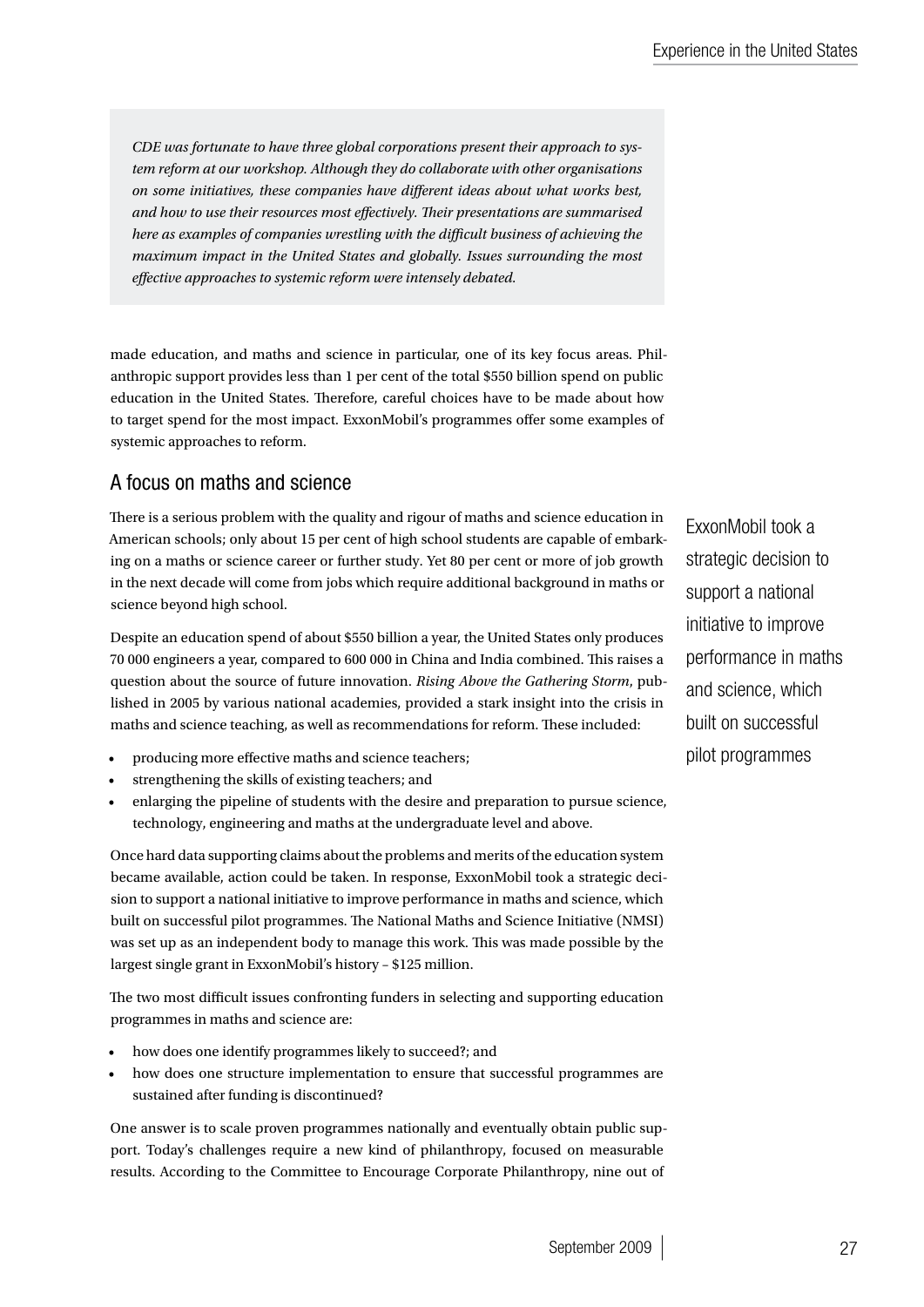ten companies are not satisfied that their giving dollars are making a difference. Funding to scale ensures that benefits of good programmes are broadly distributed, reducing the need to recreate programmes in every community.

#### National Maths and Science Initiative

This initiative, the NMSI is unique in its focus on taking tried and tested initiatives to scale. Its objective is to improve maths and science results from kindergarten through to an undergraduate degree, the level of skills needed to avert the crisis in competitiveness. It has a specific focus on increasing the number and quality of maths and science teachers to enable this and encouraging more students to take rigorous maths and science courses in high school.

NMSI operates as a strategic holding company, adding value by offering ongoing support and monitoring implementation. A strong and highly influential board of directors is in place to guide its work and bring best practices in management to the education sector. Its programmes incorporate strict goals and accountability measures, aimed at inserting a business model of inputs, outputs and efficiency measures into education initiatives. It receives funds from the private sector, foundations, and state and federal government.

NMSI has two flagship initiatives:

Compared to government expenditure on education, the resources commanded by private sources are minuscule

The **Advanced Placement, Training, and Incentive Programme** (APTIP) has produced dramatic improvements in achievement. Advanced Placement (AP) courses are university-level courses offered to talented or motivated high school students. Research shows that AP courses dramatically increase the chances of both university participation and probability of success, across ethnic groups. Some universities credit these courses, which require a national exam and are based on a rigorous curriculum. APTIP aims to qualitatively and quantitatively improve AP programmes in schools by offering financial incentives to students and teachers based on results, organising training for teachers in AP courses and opening enrolment in these programmes to encourage participation by minority students.

**UTeach** is a teacher preparation programme designed to attract university students majoring in maths, engineering or science, to become teachers. After the training, participants are encouraged to teach. They receive scholarships, and leave with three semesters of student teaching instead of the one that is usually required. Research shows that participants are likely to stay in teaching longer than average, creating a more stable teacher core.

## Other initiatives

ExxonMobil continues to fund other organisations focusing on improving maths and science education. **Reasoning Mind** gives children a conceptual understanding of these subjects in an innovative way, and makes them excited about learning. It is a web-based programme that is scalable, with a strong coherent curriculum using interactive graphics and data. Each child needs a computer and works at his or her own speed. The teacher is able to see who is struggling and to offer individual attention, particularly in large classes where children with below-average abilities are left behind or those who are above average are held back.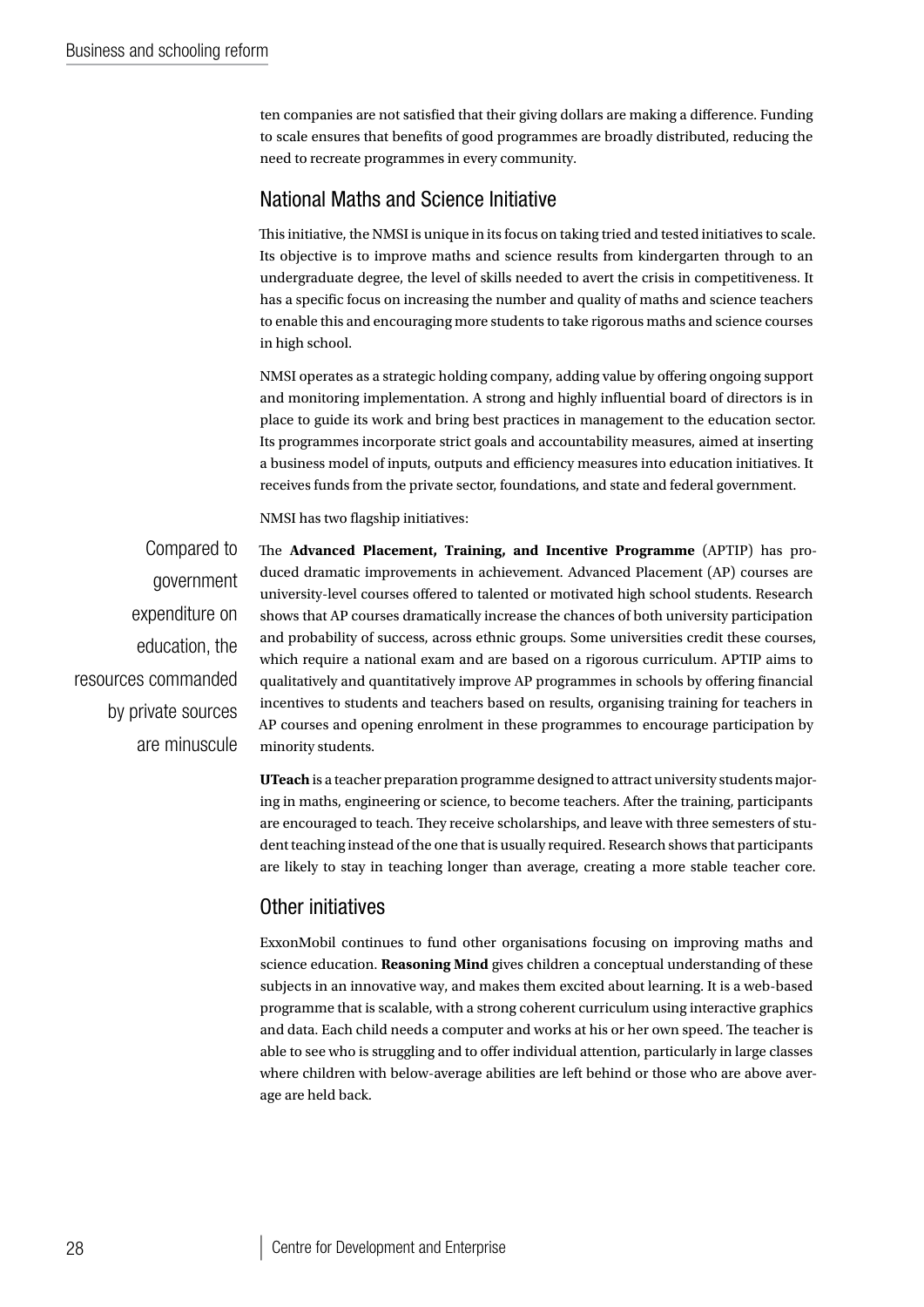## The importance of scale

Tom Luce, CEO of the National Maths and Science Initiative, has commented as follows on the importance of scaling up successful education programmes:

'… We have proven that every child can learn, so what's the problem? The problem is lack of public will and an institutional structure that works against scaling successful programmes. Every business in this country benchmarks itself against other people. They learn from other people, and they adapt and change what they are doing. That doesn't happen very often in education. Unfortunately we in the private sector perpetuate that problem, because we start one pilot programme after another.

'We've lighted at least a million pilots in this country, but we haven't lighted the central heating system. Programs that help 1,000 kids are wonderful, but we have 55 million that we have to impact, so I look at the National Math and Science Initiative in business terms.

What successful entrepreneurs know how to do is scale up what they are doing. In business terms, that's what NMSI is going to do – take proven programmes to a national scale.'

*Luce (2008).*

# Intel's focus on collaboration and advocacy

*Robert Richardson is East Coast education manager of the Intel Corporation.*

I emphasising the importance of technology and excellence. It also runs programmes TNTEL'S EDUCATION INITIATIVE is strongly focused on advocacy and collaboration, to improve teaching and learning and to promote maths, science, technology and engineering education and research. Its focus is mainly on schooling, but also extends to universities, with programmes in more than 50 countries. Intel partners with government, educators, the community, and education-oriented NGOs in the design, development, and implementation of its programmes.

## Strategic advocacy initiatives

Educational excellence underpins Intel's education policy work around the world. Advocacy makes up an important part of this work. Internationally, it collaborates through the Global Education Initiative, a partnership between UNESCO and the World Economic Forum (WEF). In the United States its partners are Achieve Inc, the Massachusetts Business Alliance and the Partnership for 21st Century Skills.

The **Global Education Initiative** raises awareness and support for relevant, sustainable and scalable national education sector plans. Education reform is analysed strategically, relationships built, and the needs of a particular country defined. Multi-Stakeholder Partnerships in Education (MSPE) underpins the reform programmes, reflecting increased private sector engagement. Companies such as Intel offer contributions based on their strengths. Strong leadership directs and leverages these contributions effectively.

The generosity of South African companies which are willing to spend significant sums of money on improving education needs to be recognised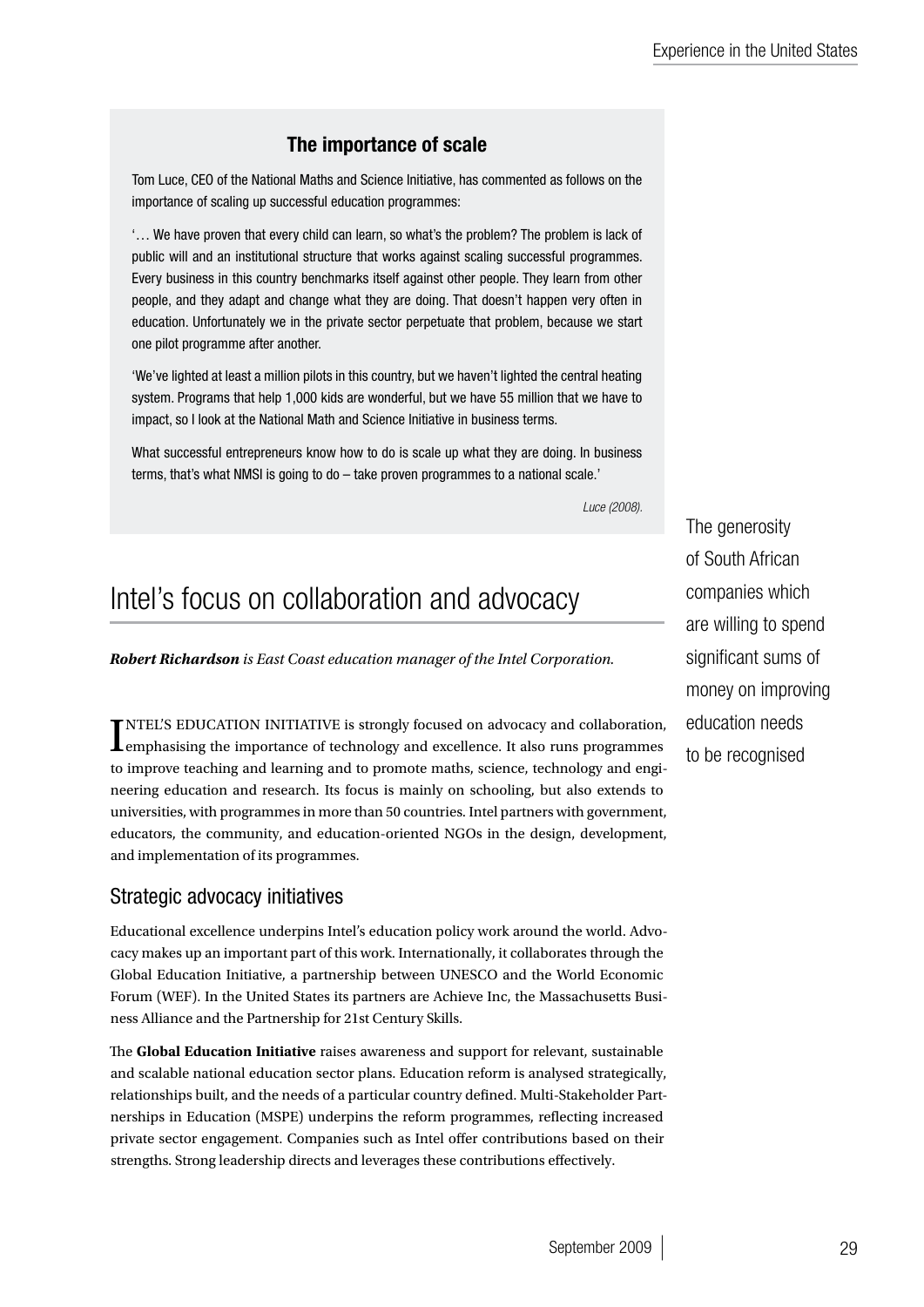## The Egyptian Education Initiative (EEI)

In 2003 the World Economic Forum launched a Global Education Initiative (GEI), aimed at involving political, business, and civil society in education reform. More specifically, it develops multi-stakeholder partnerships which are meant to promote education reform at country, regional and global levels.

The Egyptian Education Initiative (EEI) links WEF resources and systems with the Egyptian government. It supports Egypt's overall education reform efforts, and offers opportunities for public-private partnerships (PPP).

According to the WEF, the EEI has demonstrated that collective and co-ordinated action can lead to systemic and measurable reform. The EEI was launched in 2006 to reform Egypt's education system through the use of information and communication technology. By 2008 more than US \$80 million had been invested in the following activities: training students; developing curricula; certification; content digitisation; infrastructure deployment; and hardware and software.

The EEI has impacted on almost 200 000 stakeholders across Egypt's education community. It will now be used as a model for other developing countries, such as Rwanda.

*http://www.weforum.org; http://www.mcit.gov.eg*

A large, complicated system such as a national educational system will not respond well to local, short-term, and poorly co-ordinated interventions

Some country programmes are supported by the UNESCO/WEF initiative, while others have adopted the model and carried it out independently. This initiative will be more successful and sustainable than many disparate individual reform initiatives.

Intel currently chairs the **Partnership for 21st Century Skills**. Set up in collaboration with the American government in 2002, it is now the leading advocacy organisation for 21stcentury skills in education. It brings together education specialists, business, community, and government leaders to define and promote a skills set that will ensure every child's success as citizens and employees in this century. It also provides tools and resources to promote reform.

Intel actively supports **Achieve**, which advocates higher standards and accountability across all states (see page 18). At the state level, Intel is a key driver of the **Business Alliance for Education in Massachusetts**, which is responsible for state adoption of standards and assessment. Reports and on-line data about school achievement give parents and policy-makers the means to extract greater accountability for results.

## Improving teaching and learning

Teachers are the vital element in the classroom, so Intel's work in education focuses on improving teaching and learning through professional teacher development in the effective use of technology.

**Intel Teach** is a professional development course, offered face to face or online, which teaches teachers to use technology as an effective teaching and learning tool. It builds capacity to foster 21st-century skills in students, and build an enquiry-based environment with problem solving and communication skills. Teachers' lesson plans are refocused on student outcomes and helping students to use technology to access information. The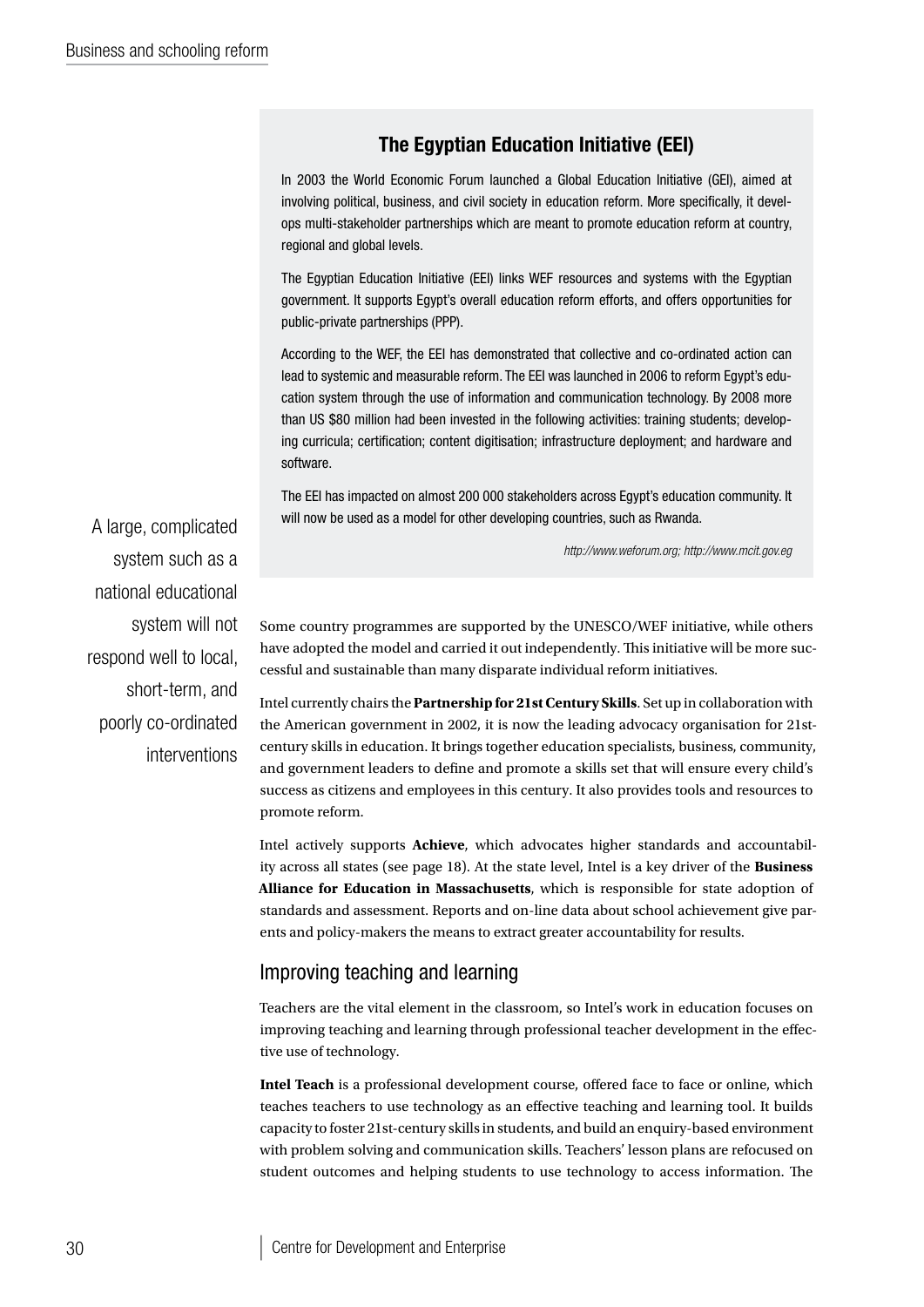programme is implemented in countries and states with government support. Intel provides the curricula and the training of trainers. Many countries, including South Africa, have embraced the programme, which has trained more than five million teachers in 40 countries.

## Advancing maths, science, and engineering education and research

**Skool** offers top-quality online science and mathematics resources for secondary-level students. Teachers integrate the tools and resources into their learning plans in order to help students understand and explore key concepts. The programme has reached more than three million learners and teachers in 12 different countries.

The **Intel Math Initiative** is an 80 hour course re-educating teachers in mathematical concepts. Intel focuses on a train-the-trainer programme for instructors (so local expertise is harnessed), and the state pays for teachers to attend.

Intel also sponsors the **International Science and Engineering Fair**, which recognises excellence in science, maths and engineering education. The competition rewards schools which encourage enquiry-based science and mentorship. Some 1 500 students from more than 50 countries participate, and close to \$4 million in prizes are given for winning projects.

# Microsoft as a partner in international initiatives for education reform

*Corey Griffin is director of International Development Aid at Microsoft.*

 $\bf M$ ICROSOFT'S EDUCATION FOCUS seeks to empower people to realise their social and economic potential by enabling access to quality education experiences through technology. The problems facing education are serious: among them are student enrolment and retention rates, inadequate infrastructure, unequal access to resources, and a shortage of quality teachers. Microsoft believes that technology can help to address these problems.

## Strategic investment agenda

Microsoft supports the implementation of the Millennium Development Goals (MDGs) through its corporate social responsibility programme. The MDGs, from poverty to gender issues, are examined to see how and where technology can assist in their attainment. Microsoft also analyses how money is being spent by the World Bank and USAID, for example, and how it can use technology to help implement these development agendas.

It also assesses how to grow markets with little or no Microsoft penetration. A vision of reaching the next billion people through technology by 2015 (to coincide with the target date for the MDGs) has seen an investment of more than \$100 million in recent years. This vision sets out to change the landscape of technology. Called 'Unlimited Potential', the programme was launched in 2007 and focuses on:

Companies should regard schooling and human capital reform as a major public affairs priority. This should include supporting dedicated organisations that champion education reform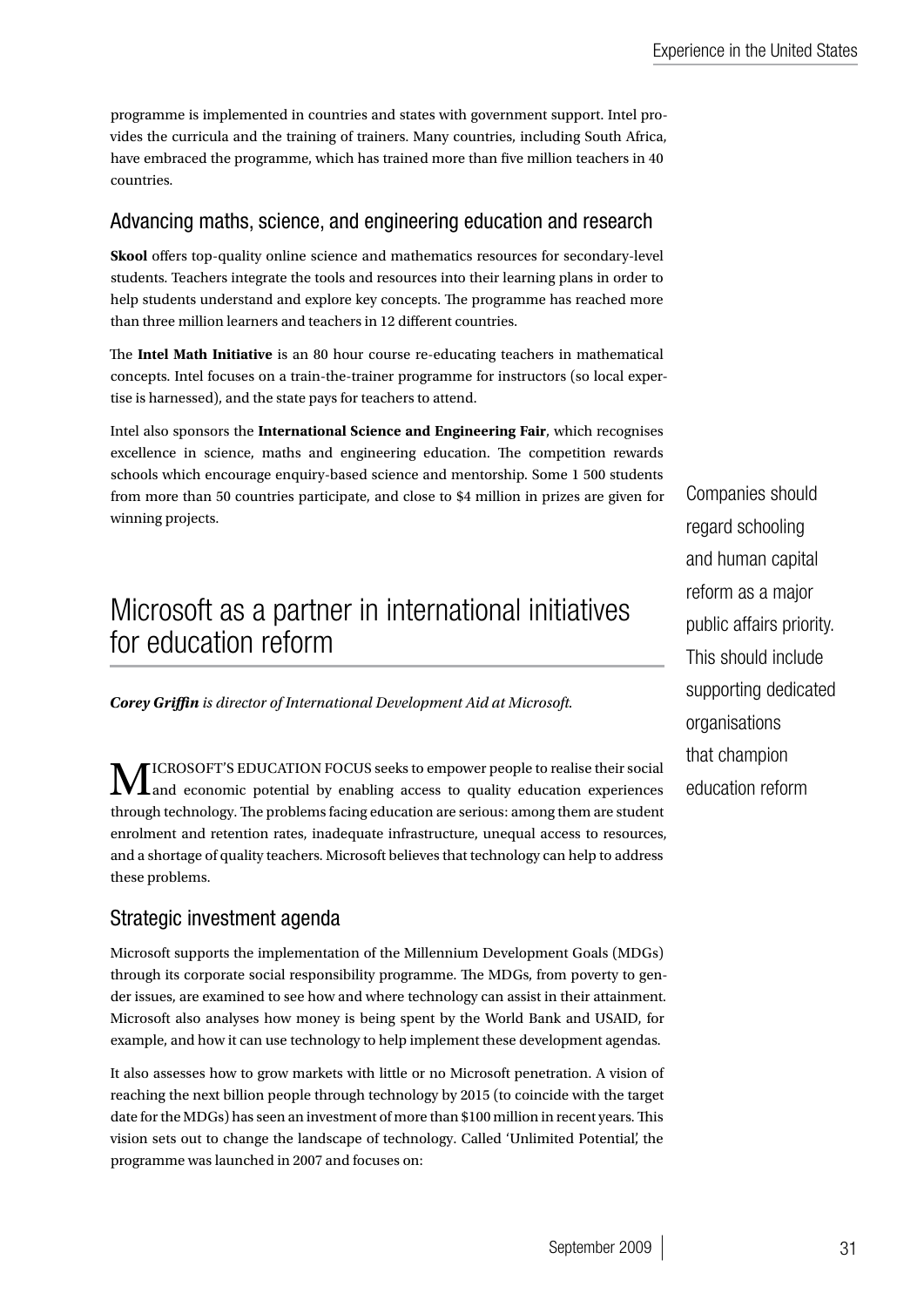- transforming education how it is delivered, taught in the classroom, and administered;
- fostering innovation; and
- enabling job and economic opportunities.

## Advocacy and collaboration

At Microsoft, policy advocacy work is very important. Considerable time is spent on Capitol Hill, lobbying Congress for a stronger foreign assistance budget in addition to issues which impact directly on business, like privacy and security.

Collaboration and partnerships are perceived as vital for achieving efficiency and scale. Partnerships are often formed with development agencies which make seed investments to enable private sector multinational firms to enter previously excluded markets. Microsoft participates in the World Economic Forum's **Global Education Initiative** (GEI), along with Cisco and Intel (see box page 30). The GEI offers a comprehensive framework, a model bringing partners together to reform a country's entire education system. It has been enormously successful to date. It collaborates with several other technology companies in the **Partnership for 21st Century Skills**.

## Strengthening learning and teaching

Microsoft's pedagogical focus is on student-centred learning, and providing 21st century skills sets in the classroom. This is achieved in many countries through creating powerful learning communities and then improving the efficiency of education systems. Cognisance is taken of the responsible ministry's approach to education administration, reflecting a top-down and bottom-up strategy.

Microsoft offers education subsidies to educational institutions, for products as well as other solutions, and has developed technologies focusing on learning and teaching, such as **Microsoft Math**. It sponsors the **Innovative Teachers' Network**, and offers a signature programme, **Partners in Learning**, which provides support and training to teachers in more than 100 countries, including South Africa.

Finally, Microsoft invests heavily in research and innovation centers, which leads to job creation and opportunities for fostering local innovation. The company manages a broad research programme inside the classroom, which is part of the **Unlimited Potential** programme. It is managed online, and enables sophisticated tracking and analysis that instantly connects schools and systems.

There are mechanisms to ensure that corporations gain public relations benefits from investments in system reform even when the latter initially seem to be hard to 'brand'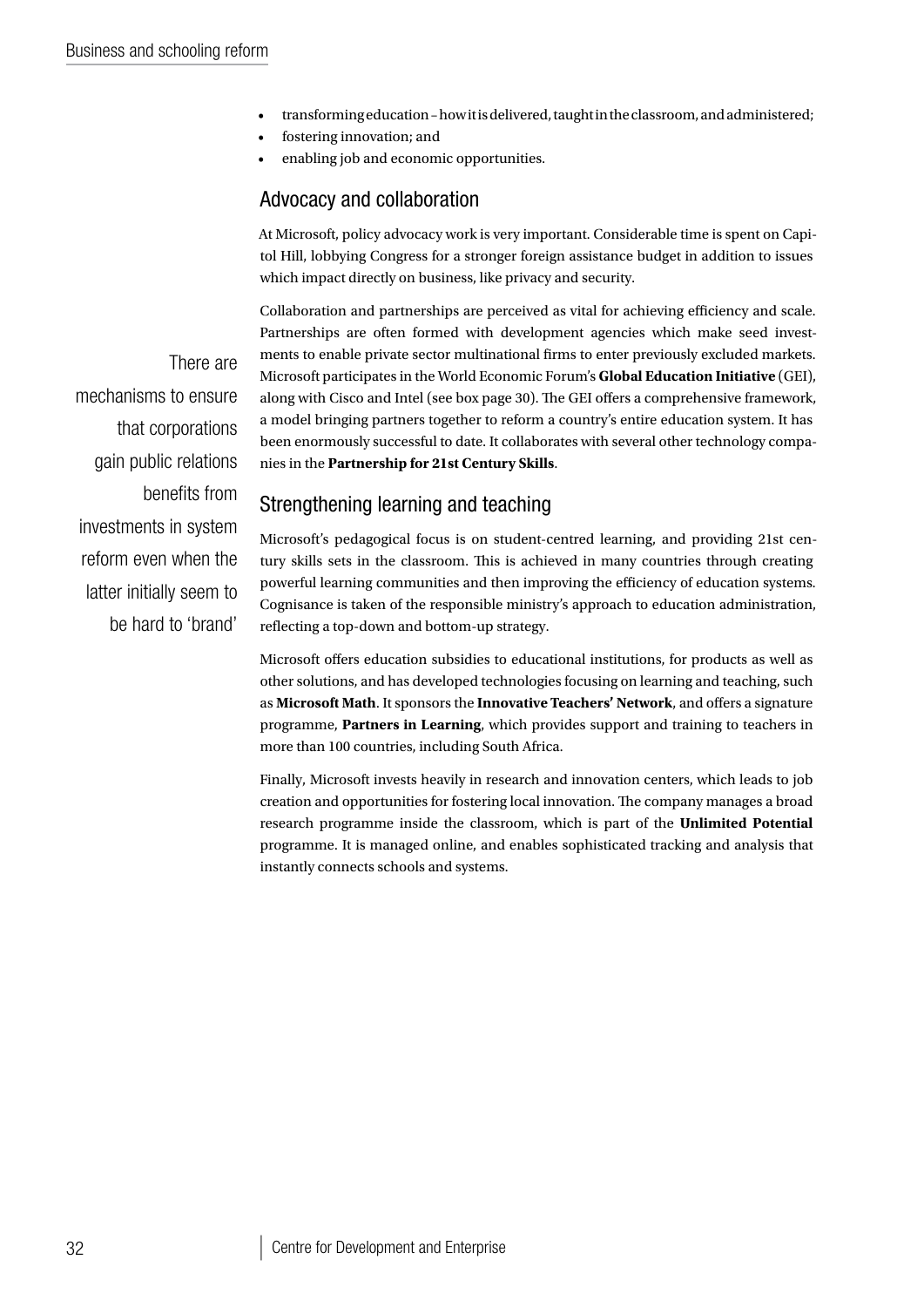# LESSONS AND STRATEGIES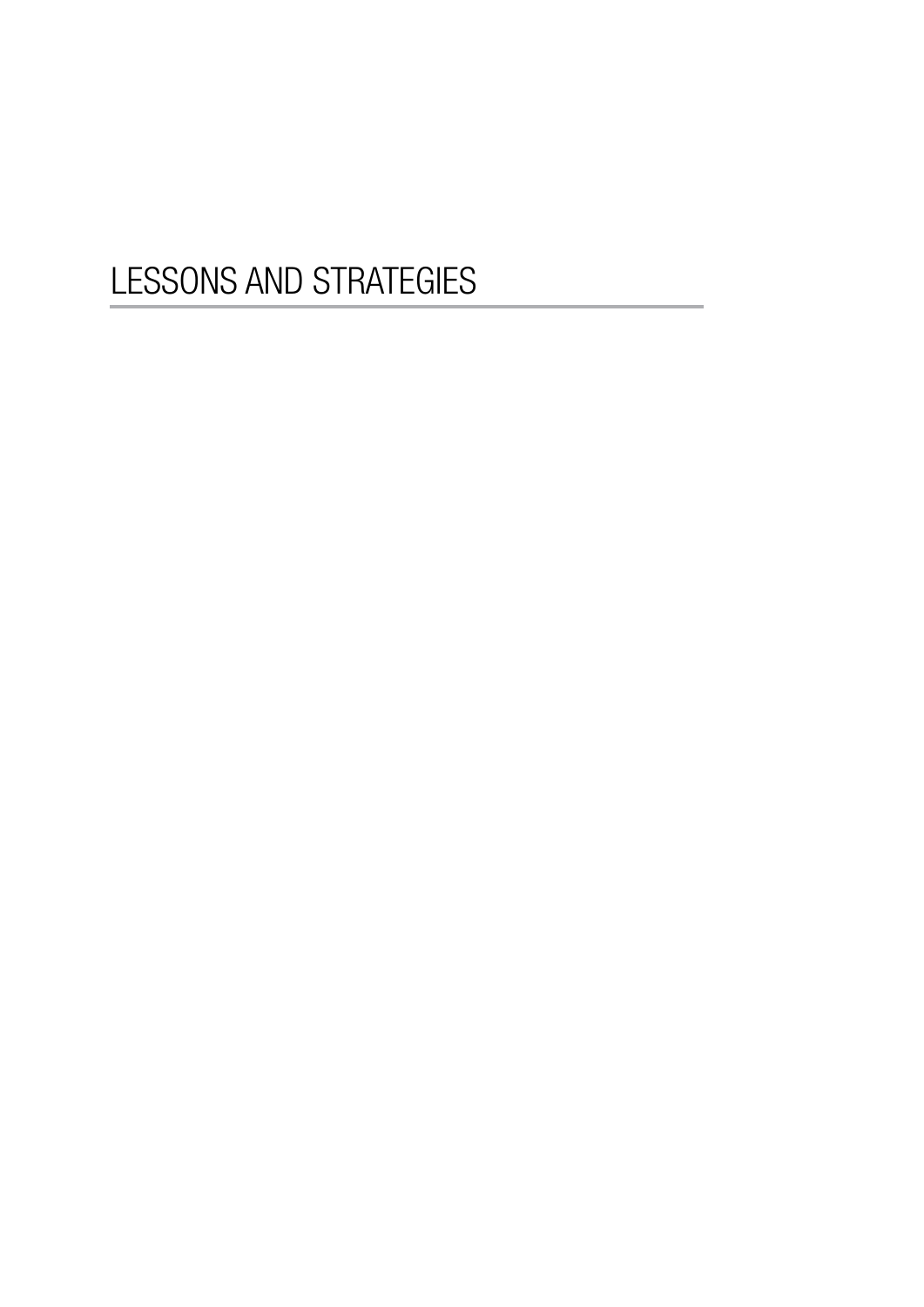# Key insights from the workshop

THE SOUTH AFRICAN schooling system is failing. Learners perform very badly in international tests in mathematics, science, and functional literacy. By the standards of the system itself, learners lag years behind intended outcomes. The system is also very wasteful, because many who enter it drop out, or fail to find jobs. Developing countries with much lower expenditure as a share of GDP on education perform substantially better, which clearly signals the poor return on South Africa's massive investment. Economic growth requires a skilled workforce, and the future of the country depends on urgently improving education.

The South African education system is large and complex. More than 12 million learners are enrolled at more than 30 000 schools in some 70 school districts in nine provinces. The system is populated by nearly 400 000 educators. There are huge differences within and among provinces, districts, and schools. All of South Africa's socioeconomic inequality is reflected in the diverse backgrounds of learners. While teachers are distributed far more equally than 15 years ago, the same cannot be said for school infrastructure and time on task. Many schools have seen little or no improvement in infrastructure over the same period. Time on task is much worse in schools that cater to the disadvantaged.

The most effective way to spend private dollars is to try to influence the future spending of public dollars

Compared to government expenditure on education, the resources commanded by private sources are minuscule. The country needs good ideas to help focus the allocation of private funding, so that it has the best chance of positively influencing a struggling educational system. The United States is a very large country which has an enormous and complicated educational system. It too falls short of producing the skilled people needed to ensure that the country remains globally competitive. Companies in the United States have attempted to address the challenges posed by their system, and the CDE workshop was aimed at learning from selected American experts about their experiences and some of the more successful interventions in education by private companies and privately funded organisations.

#### Key insights

The workshop provided a number of valuable insights and ideas. These can be summarised as follows:

#### *A drop in the ocean*

Private funders in the United States spend a great deal of money on educational initiatives, but this is still less than half of one percent of all public expenditure. Therefore, the most effective way to spend private dollars is to try to influence the future spending of public dollars. Funding by the top 30 American companies and foundations is not sufficiently directed at leveraging and redirecting future public spending. American experts recognise this shortcoming. South African private funding, which is also tiny compared to state funding, should heed this lesson.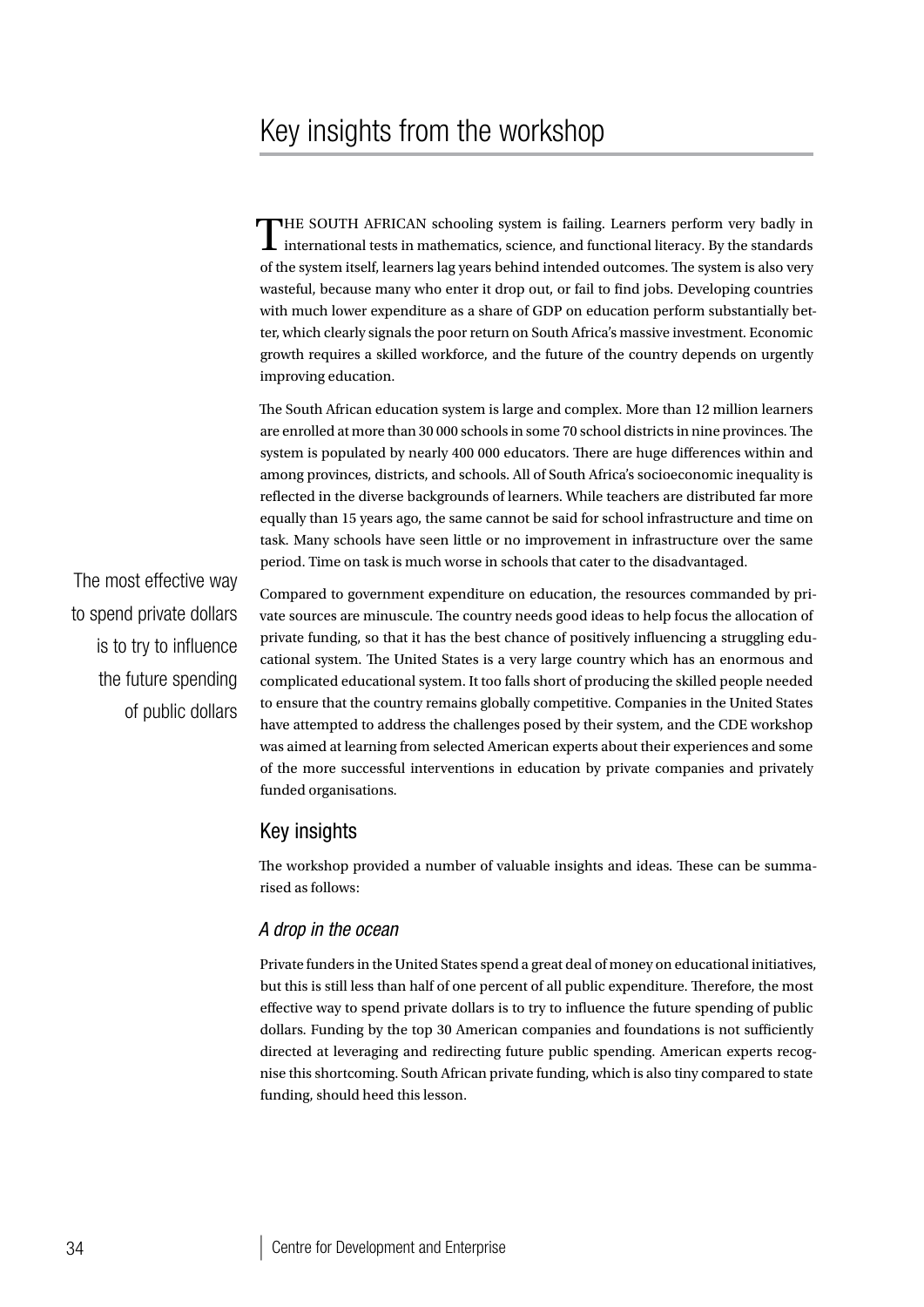## *Advocacy by business leaders makes a large impact*

Many American experts and studies made this point very strongly. The impact of business leaders (individually and collectively) advocating reform can significantly exceed the value of a project grant. CEOs of major corporations have excellent access to the media, and their public statements on education and involvement in reform-oriented non-profit organisations and specialist commissions can powerfully influence reform. Therefore, companies should regard schooling and human capital reform as a major public affairs priority. This should include supporting dedicated organisations that champion education reform, and giving exposure to credible research on the state of the educational system, and how it can be improved.

#### *The value of research*

Finding out what works in education is much cheaper than making it work. Moreover, identifying the obstacles to the effective use of public money can contribute greatly to its better future use. The private sector is best placed to state clearly what its own human capital needs are. Because the challenges presented by the education system are persistent and chronic, any intervention needs to be strategically planned and systemically implemented. For these and other reasons, supporting appropriate research can be an effective way to influence policy. Among the sorts of research that are useful are credible independent reviews of how well the system is working, what its examination standards actually measure, how these standards relate to market needs, and what the barriers to various kinds of improvement actually are. Research tied to pilot projects that demonstrate systemic reform is particularly useful. An example would be a project that aims to produce public information on which schools in a district meet quality standards.

## *Investing in non-profit organisations can sometimes be better than investing directly*

Private donors generally prefer supporting specific initiatives in particular schools or systems. Often they can be more easily branded, and bring more obvious public relations benefits to corporations. This can sometimes be useful, especially when it can be used to show that a new idea or proposed innovation really works, and should be scaled up with public resources. Moreover, it is often better to invest in the work of appropriate nonprofit organisations with an educational focus, including research-oriented advocacy organisations, rather than directly undertaking free-standing projects. These organisations persuade policy-makers to undertake reform, track progress made with reform programmes, and give advice on direction. They communicate effectively and credibly with the media and the broader public, and can also provide the continuity and systemic expertise required for effective intervention in education. American business organisations such as the Chamber of Commerce have created specific organisations, including the Institute for a Competitive Workforce (ICW), for this purpose.

It is important to understand why private corporations tend to invest in brick-and- mortar or in individual projects: they can be branded, and provide the company with more obvious public relations benefits. However, there are mechanisms to ensure that corporations gain public relations benefits from investments in system reform even when the latter initially seem to be hard to 'brand'.

The impact of business leaders advocating reform can significantly exceed the value of a project grant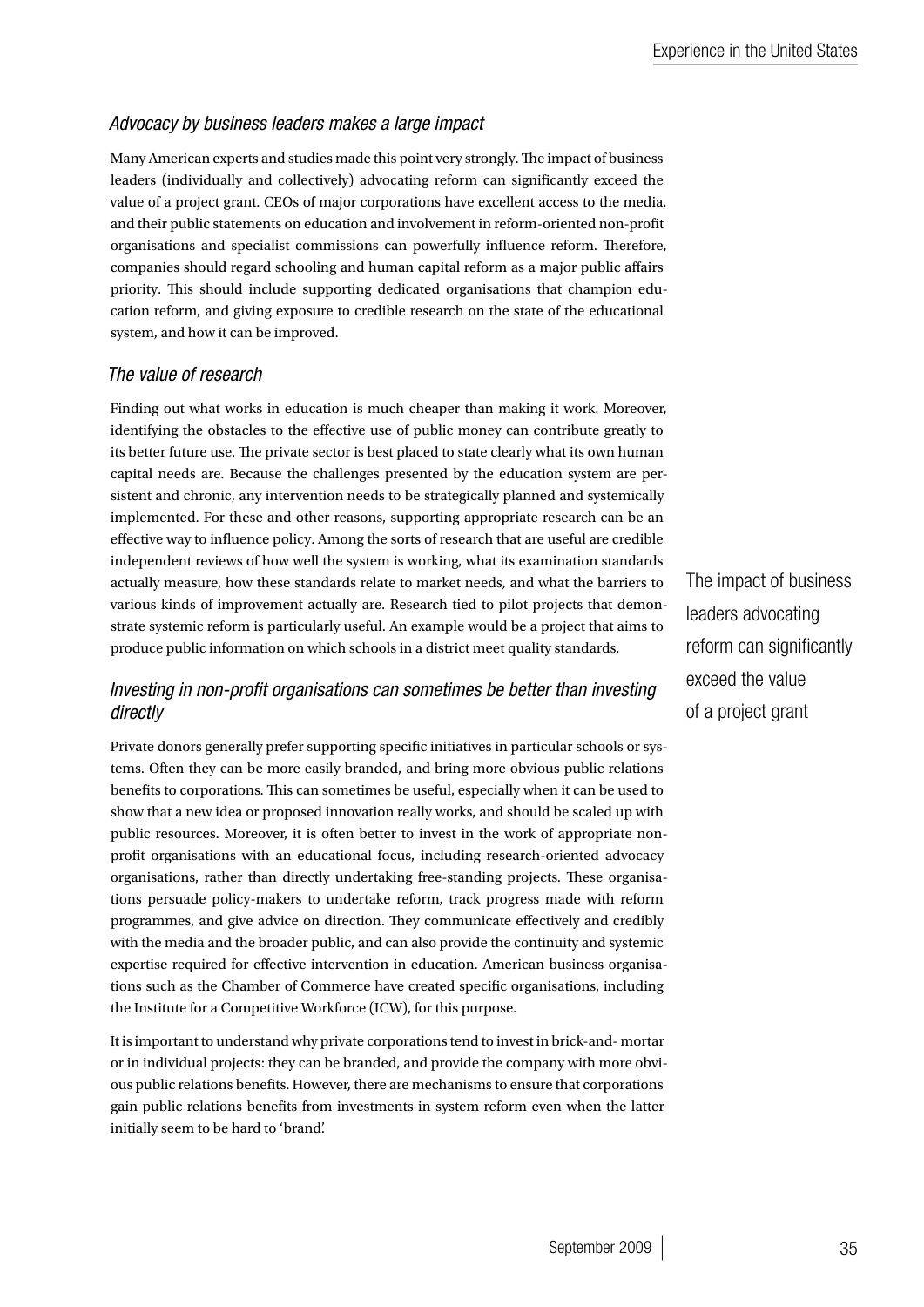#### *Think systemically, and act collectively for the longer term*

A large, complicated system such as a national educational system will not respond well to local, short-term, and poorly co-ordinated interventions. Reform initiatives need to engage with the system at all levels, and in a coherent, co-ordinated, and consistent way. Once appropriate priorities have been identified, companies and foundations should work together to maximise the impact of their efforts. The Ernst & Young report on private investors in education reform recommends that projects should run for at least three years.

Some key strategies for increasing the efficacy of corporate investment in education are:

- Leveraging assets and expertise: Businesses can make an impact beyond the infusion of money by sharing their skills and expertise. Management and leadership skills are valuable to school principals; public relations and advocacy skills can be used to promote a reform message. District managers would benefit from adopting some business processes.
- **Establishing focused goals, and measuring results:** Measurement and evaluation are not always easy, but good independent data enables improvement and accountability for results. Policy-makers do their jobs better when everyone has better data.
- **Work to facilitate better teaching:** This can include helping improve processes for recruiting and rewarding teachers, as well as developing existing and new teachers.
- Focused support for well-chosen innovations that take on risks which public funding would probably avoid, and which, if successful, could be scaled up.

#### *Buying something can be less helpful than figuring out why the state did not*

Many of the items supplied by companies and foundations, including technology and staff development, could be purchased with public money, but are not, for political and bureaucratic reasons. Identifying the obstacles and facilitating their removal (by supplying less tangible technical expertise, and assisting in setting up more appropriate systems, or helping improve the business skills of important individuals like school principals) can be more effective than covering the shortfall in a few specific cases. (The **New Teacher Project**, for example, seeks to improve teacher recruitment by improving hiring practices at schools, while the **New Leaders for New Schools** programme specifically aims to improve the management skills of school principals. **Business Tools for Better Schools** helps business leaders who want to help find schools or districts that would benefit from their involvement.)

#### *Replicating and scaling up good initiatives*

There are many examples of successful reform initiatives and companies need to focus less on experimental projects and new ideas and more on taking proven ideas to more sites, and using their examples as models when advocating policy change. There is too much temptation to tinker, and to sponsor exciting schemes with charismatic champions. If business is serious about improving the efficiency of the educational system as a whole, then co-ordinated support for proven ideas should be taken much more seriously. It is often better when business can help government take proven innovations to scale, because, regardless of how much business spends, government will always spend far more.

Some success stories from the United States are especially noteworthy. Among many examples from which private interests in South Africa could learn, two stand out:

Companies need to focus less on experimental projects and new ideas and more on taking proven ideas to more sites, and using their examples as models when advocating policy change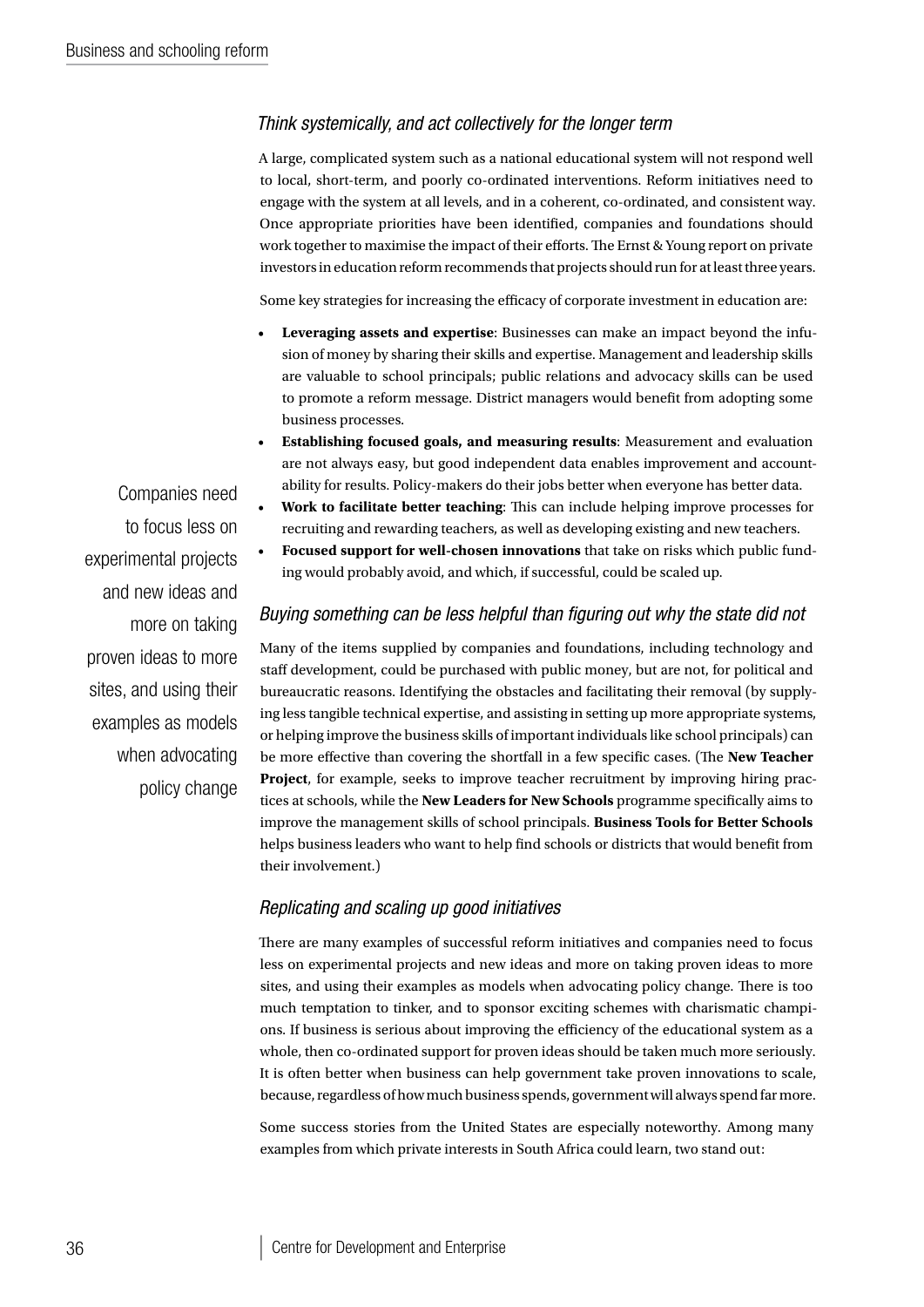- • **Achieve Inc** is a national scale initiative founded in 1997 by 50 state governors and business leaders to work for improved public education. It is funded by major companies, governed in public-private collaboration, and sells some services to individual states. Initially its main role was in helping states set expectations for schools, but it expanded to review the entire school system. Among other things it now does leading work in benchmarking, setting standards, and facilitating greater accountability. It also helps facilitate aligning educational standards with market needs, thus improving employability, and provides high-quality supplementary teaching materials in key subjects including mathematics.
- **The National Maths and Science Initiative** (NMSI) was set up by a large (\$125 million) grant from ExxonMobil. The NMSI dedicates itself to taking tried and tested initiatives to scale, with the aim of improving maths and science results from kindergarten through to an undergraduate degree. Among the projects it supports are programmes giving higher level instruction to talented high school pupils, and teacher preparation programmes. The CEO of the NMSI identified institutional barriers to scaling up successful programmes as the main obstacle to improved educational performance, and partly blamed private sector preference for endless individual projects for encouraging this. The NMSI is committed to avoiding this mistake.

'Scaling up' can mean one of two things, and it is important to be clear on both of these. Companies can work together to implement proven initiatives on a larger scale, and there is value in that. However, this needs to be distinguished from using private money to demonstrate that a new approach can work, and then encouraging government (whether national or regional) to use its far greater resources to take this aproach to scale.

#### *Reform is not easy*

Education policy and reform are potentially controversial, and corporate leaders are often reluctant to be seen to be publicly criticising education systems, schools, or the teaching profession. They have many other demands on their time. Working for systemic change often takes longer than many businesses can wait, and it is difficult to show outcomes attributable in a fiscal quarter or year. The process tends to be intensive, and the outcomes uncertain. This confirms the value of working with and supporting independent organisations dedicated to promote systemic change in education, and establishing networks of business leaders interested in education reform to facilitate mutual support and learning.

## Concluding remarks

One of the weaknesses of the CDE workshop was the limited attention paid to the role of markets, competition, and public–private partnerships in managing schools or other aspects of education. There is a growing literature in the United States and elsewhere on how market forces, entrepreneurs and competition can help to improve schooling. Most commentators are very comfortable with the notion of private schooling for the rich and professional middle class, almost invariably seeing this as an important mechanism for diversifying the provision of schools, and keeping excellent public schools on their toes. However, most people react negatively to the idea of experimenting with vouchers and other mechanisms for providing poorer parents with more options. CDE is examining these issues elsewhere, and will report on this more fully in the future. However, these initiatives and experiments did not receive sufficient attention at this workshop.

Establish networks of business leaders interested in education reform to facilitate mutual support and learning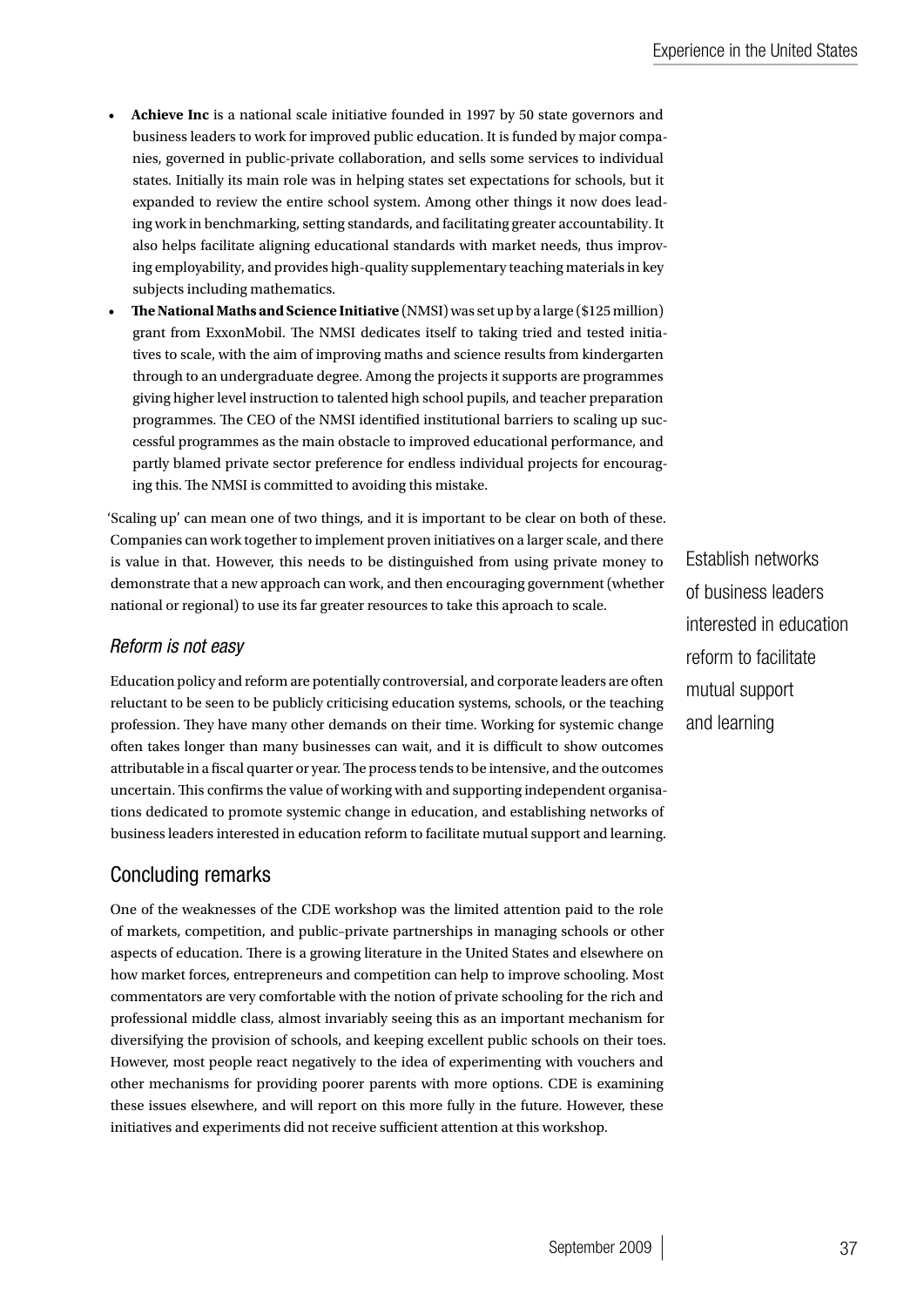The South African public education system is large and complicated, and changing it will be difficult. Compared to state expenditure, the means available to private interests seeking change are modest. But the system is struggling, perpetuating gross inequality, and threatening economic growth and stability. The properly focused use of private resources has yielded real improvements in some US cities, states and national programmes, Chile, and elsewhere.

The generosity of South African companies which are willing to spend significant sums of money on improving education needs to be recognised. However, how that money is spent needs to be recalibrated in the light of our own experiences, and the lessons we can learn from elsewhere on adopting a more strategic approach to schooling reform.

Non-state money is a precious resource. It needs to be used in the most effective way possible to improve the South African schooling system, so that much larger numbers of students get a decent education, and then go on to have individually rewarding careers that will contribute to their communities as well as to the national economy.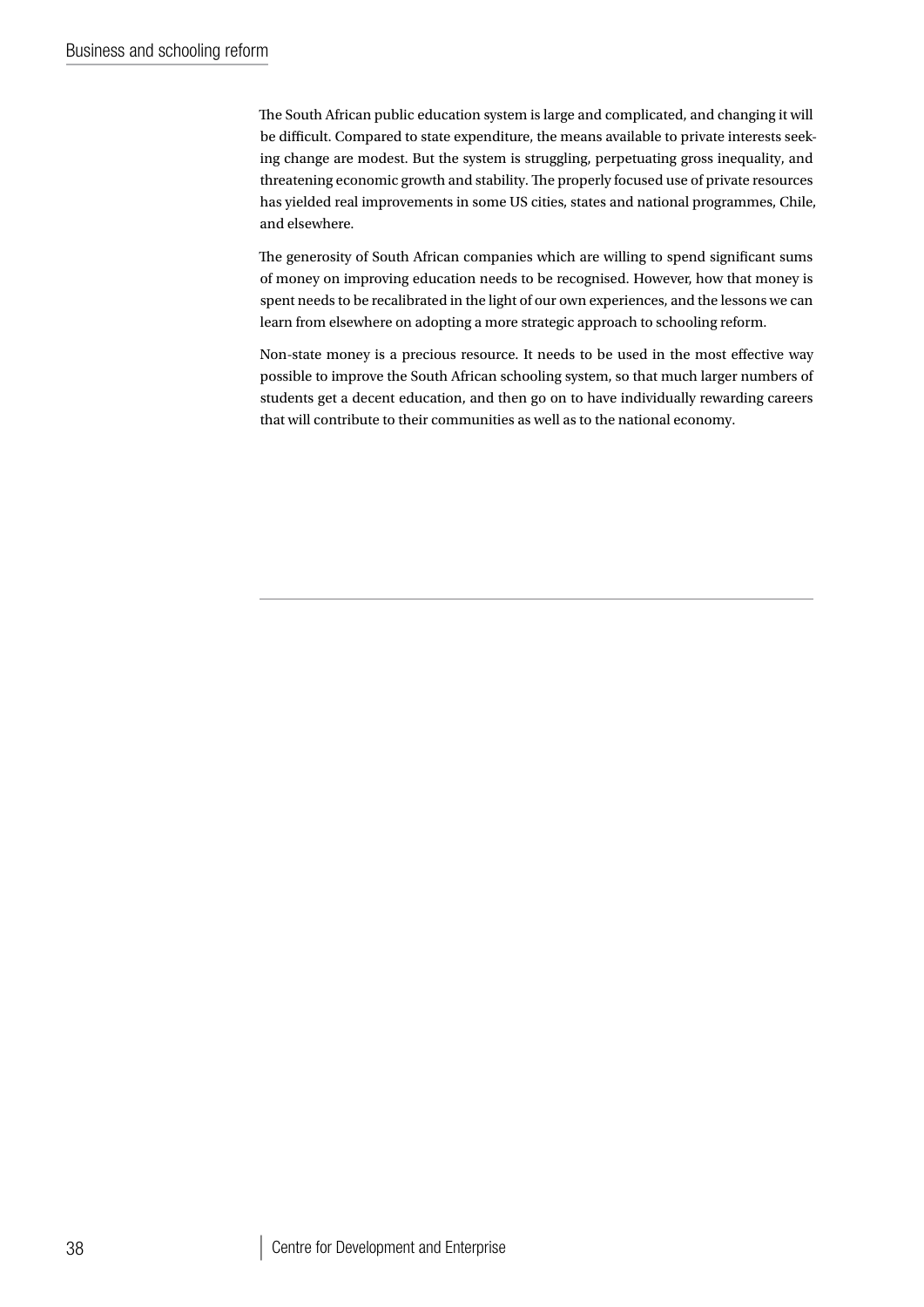## **References**

- United States Chamber of Commerce and The Center for American Progress. 2007. *A Joint Platform for Education Reform.* Washington, DC. February.
- Hills, G and J Hirschhorn. 2007. Best in Class: How Top Corporations Can Help Transform Public Education. Ernst & Young. *www.fsg-impact.org.*

Lake, R J (ed). 2008. *Hopes, Fears, & Reality: a Balanced Look at American Charter Schools.* National Charter School Research Project, Center on Reinventing Public Education, University of Washington. www.crpe.org.

- Greene, J. 2005. Buckets into the sea: why philanthropy isn't changing schools, and how it could. In Frederick M Hess (ed), *With the Best of Intentions.* Cambridge: Harvard Education Press.
- Luce, T. 2008. Address to the Philanthropy Round Table. 15 May. www.nationalmathandscience. org/index.php/speeches/tom-luce-addresses-philanthropy-roundtable.html